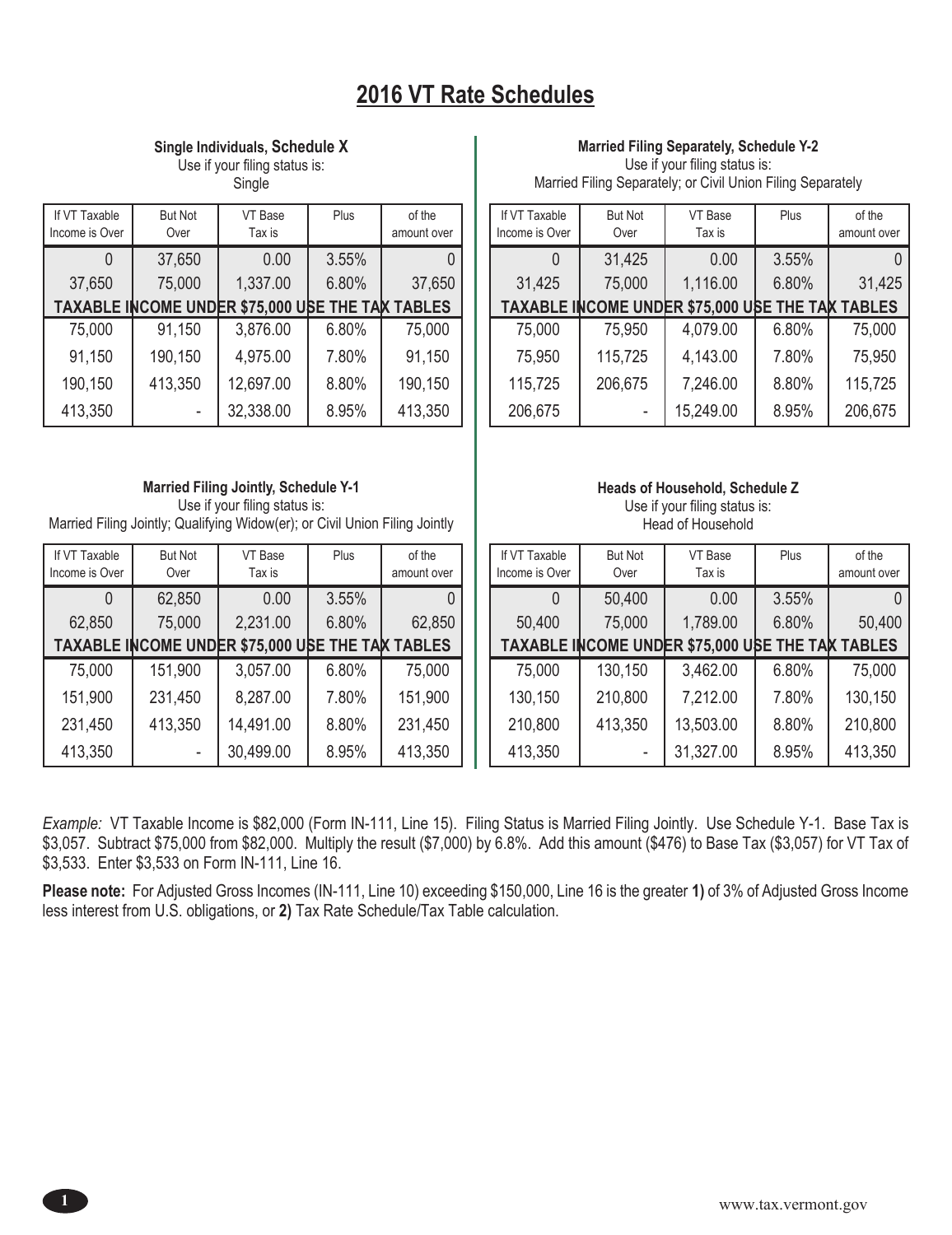# **2016 VT Tax Tables**

| If Taxable<br>Income is |                         |                  | And your filing status is     |                                        |                           | If Taxable<br>Income is |                         |            | And your filing status is     |                                        |                           | If Taxable<br>Income is |                                | And your filing status is |                               |                                        |                           |  |
|-------------------------|-------------------------|------------------|-------------------------------|----------------------------------------|---------------------------|-------------------------|-------------------------|------------|-------------------------------|----------------------------------------|---------------------------|-------------------------|--------------------------------|---------------------------|-------------------------------|----------------------------------------|---------------------------|--|
| At Least                | <b>But Less</b><br>Than | Single           | Married<br>filing<br>jointly* | Married<br>filing<br>sepa-<br>rately** | Head of<br>house-<br>hold | At Least                | <b>But Less</b><br>Than | Single     | Married<br>filing<br>jointly* | Married<br>filing<br>sepa-<br>rately** | Head of<br>house-<br>hold | At Least                | <b>But Less</b><br>Than        | Single                    | Married<br>filing<br>jointly* | Married<br>filing<br>sepa-<br>rately** | Head of<br>house-<br>hold |  |
|                         |                         |                  | Then your VT Tax is           |                                        |                           |                         |                         |            | Then your VT Tax is           |                                        |                           |                         |                                |                           | Then your VT Tax is           |                                        |                           |  |
|                         | $0 - 1,000$             |                  |                               |                                        |                           |                         | 5,000                   |            |                               |                                        |                           |                         | 10,000                         |                           |                               |                                        |                           |  |
| $\bf{0}$                | 100                     | $\boldsymbol{0}$ | $\overline{0}$                | $\mathbf{0}$                           | $\boldsymbol{0}$          | 5,000                   | 5,100                   | 179        | 179                           | 179                                    | 179                       |                         | 10,000 10,100                  | 357                       | 357                           | 357                                    | 357                       |  |
| 100<br>200              | 200<br>300              | 5<br>9           | 5<br>9                        | 5<br>9                                 | 5<br>9                    | 5,100<br>5,200          | 5,200<br>5,300          | 183<br>186 | 183<br>186                    | 183<br>186                             | 183<br>186                | 10,200                  | 10,100 10,200<br>10,300        | 360<br>364                | 360<br>364                    | 360<br>364                             | 360<br>364                |  |
| 300                     | 400                     | 12               | 12                            | 12                                     | 12                        | 5,300                   | 5,400                   | 190        | 190                           | 190                                    | 190                       | 10,300                  | 10,400                         | 367                       | 367                           | 367                                    | 367                       |  |
| 400                     | 500                     | 16               | 16                            | 16                                     | 16                        | 5,400                   | 5,500                   | 193        | 193                           | 193                                    | 193                       |                         | 10,400 10,500                  | 371                       | 371                           | 371                                    | 371                       |  |
| 500                     | 600                     | 20               | 20                            | 20                                     | 20                        | 5,500                   | 5,600                   | 197        | 197                           | 197                                    | 197                       |                         | 10,500 10,600                  | 375                       | 375                           | 375                                    | 375                       |  |
| 600                     | 700                     | 23<br>27         | 23<br>27                      | 23<br>27                               | 23                        | 5,600                   | 5,700                   | 201<br>204 | 201                           | 201                                    | 201                       |                         | 10,600 10,700                  | 378                       | 378                           | 378                                    | 378                       |  |
| 700<br>800              | 800<br>900              | 30               | 30                            | 30                                     | 27<br>30                  | 5,700<br>5,800          | 5,800<br>5,900          | 208        | 204<br>208                    | 204<br>208                             | 204<br>208                | 10,700                  | 10,800<br>10,800 10,900        | 382<br>385                | 382<br>385                    | 382<br>385                             | 382<br>385                |  |
| 900                     | 1,000                   | 34               | 34                            | 34                                     | 34                        | 5,900                   | 6,000                   | 211        | 211                           | 211                                    | 211                       |                         | 10,900 11,000                  | 389                       | 389                           | 389                                    | 389                       |  |
|                         | 1,000                   |                  |                               |                                        |                           |                         | 6,000                   |            |                               |                                        |                           |                         | 11,000                         |                           |                               |                                        |                           |  |
| 1,000                   | 1,100                   | 37               | $\overline{37}$               | $\overline{37}$                        | 37                        | 6,000                   | 6,100                   | 215        | 215                           | 215                                    | 215                       |                         | 11,000 11,100                  | 392                       | 392                           | 392                                    | 392                       |  |
| 1,100<br>1,200          | 1,200<br>1,300          | 41<br>44         | 41<br>44                      | 41<br>44                               | 41<br>44                  | 6,100<br>6,200          | 6,200<br>6,300          | 218<br>222 | 218<br>222                    | 218<br>222                             | 218<br>222                |                         | 11,100 11,200<br>11,200 11,300 | 396<br>399                | 396<br>399                    | 396<br>399                             | 396<br>399                |  |
| 1,300                   | 1,400                   | 48               | 48                            | 48                                     | 48                        | 6,300                   | 6,400                   | 225        | 225                           | 225                                    | 225                       |                         | 11,300 11,400                  | 403                       | 403                           | 403                                    | 403                       |  |
| 1,400                   | 1,500                   | 51               | 51                            | 51                                     | 51                        | 6,400                   | 6,500                   | 229        | 229                           | 229                                    | 229                       |                         | 11,400 11,500                  | 406                       | 406                           | 406                                    | 406                       |  |
| 1,500                   | 1,600                   | 55               | 55                            | 55                                     | 55                        | 6,500                   | 6,600                   | 233        | 233                           | 233                                    | 233                       |                         | 11,500 11,600                  | 410                       | 410                           | 410                                    | 410                       |  |
| 1,600                   | 1,700                   | 59               | 59                            | 59                                     | 59                        | 6,600                   | 6,700                   | 236        | 236                           | 236                                    | 236                       |                         | 11,600 11,700                  | 414                       | 414                           | 414                                    | 414                       |  |
| 1,700<br>1,800          | 1,800<br>1,900          | 62<br>66         | 62<br>66                      | 62<br>66                               | 62<br>66                  | 6,700<br>6,800          | 6,800<br>6,900          | 240<br>243 | 240<br>243                    | 240<br>243                             | 240<br>243                |                         | 11,700 11,800<br>11,800 11,900 | 417<br>421                | 417<br>421                    | 417<br>421                             | 417<br>421                |  |
| 1,900                   | 2,000                   | 69               | 69                            | 69                                     | 69                        | 6,900                   | 7,000                   | 247        | 247                           | 247                                    | 247                       |                         | 11,900 12,000                  | 424                       | 424                           | 424                                    | 424                       |  |
| 2,000                   |                         |                  |                               |                                        |                           |                         | 7,000                   |            |                               |                                        |                           |                         | 12,000                         |                           |                               |                                        |                           |  |
| 2,000                   | 2,100                   | 73               | 73                            | 73                                     | $\overline{73}$           | 7,000                   | 7,100                   | 250        | 250                           | 250                                    | 250                       |                         | 12,000 12,100                  | 428                       | 428                           | 428                                    | 428                       |  |
| 2,100                   | 2,200                   | 76<br>80         | 76<br>80                      | 76<br>80                               | 76                        | 7,100                   | 7,200                   | 254        | 254                           | 254                                    | 254                       |                         | 12,100 12,200                  | 431<br>435                | 431                           | 431<br>435                             | 431                       |  |
| 2,200<br>2,300          | 2,300<br>2,400          | 83               | 83                            | 83                                     | 80<br>83                  | 7,200<br>7,300          | 7,300<br>7,400          | 257<br>261 | 257<br>261                    | 257<br>261                             | 257<br>261                |                         | 12,200 12,300<br>12,300 12,400 | 438                       | 435<br>438                    | 438                                    | 435<br>438                |  |
| 2,400                   | 2,500                   | 87               | 87                            | 87                                     | 87                        | 7,400                   | 7,500                   | 264        | 264                           | 264                                    | 264                       |                         | 12,400 12,500                  | 442                       | 442                           | 442                                    | 442                       |  |
| 2,500                   | 2,600                   | 91               | 91                            | 91                                     | 91                        | 7,500                   | 7,600                   | 268        | 268                           | 268                                    | 268                       |                         | 12,500 12,600                  | 446                       | 446                           | 446                                    | 446                       |  |
| 2,600                   | 2,700                   | 94               | 94                            | 94                                     | 94                        | 7,600                   | 7,700                   | 272        | 272                           | 272                                    | 272                       |                         | 12,600 12,700                  | 449                       | 449                           | 449                                    | 449                       |  |
| 2,700<br>2,800          | 2,800<br>2,900          | 98<br>101        | 98<br>101                     | 98<br>101                              | 98<br>101                 | 7,700<br>7,800          | 7,800<br>7,900          | 275<br>279 | 275<br>279                    | 275<br>279                             | 275<br>279                |                         | 12,700 12,800<br>12,800 12,900 | 453<br>456                | 453<br>456                    | 453<br>456                             | 453<br>456                |  |
| 2,900                   | 3,000                   | 105              | 105                           | 105                                    | 105                       | 7,900                   | 8,000                   | 282        | 282                           | 282                                    | 282                       |                         | 12,900 13,000                  | 460                       | 460                           | 460                                    | 460                       |  |
|                         | 3,000                   |                  |                               |                                        |                           |                         | 8,000                   |            |                               |                                        |                           |                         | 13,000                         |                           |                               |                                        |                           |  |
| 3,000                   | 3,100                   | 108              | 108                           | 108                                    | 108                       | 8,000                   | 8,100                   | 286        | 286                           | 286                                    | 286                       |                         | 13,000 13,100                  | 463                       | 463                           | 463                                    | 463                       |  |
| 3,100                   | 3,200                   | 112              | 112                           | 112                                    | 112                       | 8,100                   | 8,200                   | 289<br>293 | 289                           | 289                                    | 289                       |                         | 13,100 13,200<br>13,200 13,300 | 467<br>470                | 467                           | 467                                    | 467<br>470                |  |
| 3,200<br>3,300          | 3,300<br>3,400          | 115<br>119       | 115<br>119                    | 115<br>119                             | 115<br>119                | 8,200<br>8,300          | 8,300<br>8,400          | 296        | 293<br>296                    | 293<br>296                             | 293<br>296                |                         | 13,300 13,400                  | 474                       | 470<br>474                    | 470<br>474                             | 474                       |  |
| 3,400                   | 3,500                   | 122              | 122                           | 122                                    | 122                       | 8,400                   | 8,500                   | 300        | 300                           | 300                                    | 300                       |                         | 13,400 13,500                  | 477                       | 477                           | 477                                    | 477                       |  |
| 3,500                   | 3,600                   | 126              | 126                           | 126                                    | 126                       | 8,500                   | 8,600                   | 304        | 304                           | 304                                    | 304                       |                         | 13,500 13,600                  | 481                       | 481                           | 481                                    | 481                       |  |
| 3,600                   | 3,700                   | 130              | 130                           | 130                                    | 130                       | 8,600                   | 8,700                   | 307        | 307                           | 307                                    | 307                       |                         | 13,600 13,700                  | 485                       | 485                           | 485                                    | 485                       |  |
| 3,700<br>3,800          | 3,800<br>3,900          | 133<br>137       | 133<br>137                    | 133<br>137                             | 133<br>137                | 8,700<br>8,800          | 8,800<br>8,900          | 311<br>314 | 311<br>314                    | 311<br>314                             | 311<br>314                |                         | 13,700 13,800<br>13,800 13,900 | 488<br>492                | 488<br>492                    | 488<br>492                             | 488<br>492                |  |
| 3,900                   | 4,000                   | 140              | 140                           | 140                                    | 140                       | 8,900                   | 9,000                   | 318        | 318                           | 318                                    | 318                       |                         | 13,900 14,000                  | 495                       | 495                           | 495                                    | 495                       |  |
|                         | 4,000                   |                  |                               |                                        |                           |                         | 9,000                   |            |                               |                                        |                           |                         | 14,000                         |                           |                               |                                        |                           |  |
| 4,000                   | 4,100                   | 144              | 144                           | 144                                    | 144                       | 9,000                   | 9,100                   | 321        | 321                           | 321                                    | 321                       |                         | 14,000 14,100                  | 499                       | 499                           | 499                                    | 499                       |  |
| 4,100                   | 4,200                   | 147              | 147                           | 147                                    | 147                       | 9,100                   | 9,200                   | 325        | 325                           | 325                                    | 325                       |                         | 14,100 14,200                  | 502                       | 502                           | 502                                    | 502<br>506                |  |
| 4,200<br>4,300          | 4,300<br>4,400          | 151<br>154       | 151<br>154                    | 151<br>154                             | 151<br>154                | 9,200<br>9,300          | 9,300<br>9,400          | 328<br>332 | 328<br>332                    | 328<br>332                             | 328<br>332                |                         | 14,200 14,300<br>14,300 14,400 | 506<br>509                | 506<br>509                    | 506<br>509                             | 509                       |  |
| 4,400                   | 4,500                   | 158              | 158                           | 158                                    | 158                       | 9,400                   | 9,500                   | 335        | 335                           | 335                                    | 335                       |                         | 14,400 14,500                  | 513                       | 513                           | 513                                    | 513                       |  |
| 4,500                   | 4,600                   | 162              | 162                           | 162                                    | 162                       | 9,500                   | 9,600                   | 339        | 339                           | 339                                    | 339                       |                         | 14,500 14,600                  | 517                       | 517                           | 517                                    | 517                       |  |
| 4,600                   | 4,700                   | 165              | 165                           | 165                                    | 165                       | 9,600                   | 9,700                   | 343        | 343                           | 343                                    | 343                       |                         | 14,600 14,700                  | 520                       | 520                           | 520                                    | 520                       |  |
| 4,700<br>4,800          | 4,800<br>4,900          | 169<br>172       | 169<br>172                    | 169<br>172                             | 169<br>172                | 9,700<br>9,800          | 9,800<br>9,900          | 346<br>350 | 346<br>350                    | 346<br>350                             | 346<br>350                |                         | 14,700 14,800<br>14,800 14,900 | 524<br>527                | 524<br>527                    | 524<br>527                             | 524<br>527                |  |
| 4,900                   | 5,000                   | 176              | 176                           | 176                                    | 176                       |                         | 9,900 10,000            | 353        | 353                           | 353                                    | 353                       |                         | 14,900 15,000                  | 531                       | 531                           | 531                                    | 531                       |  |

\* This column also applies to qualifying widow(er) and civil union filing jointly status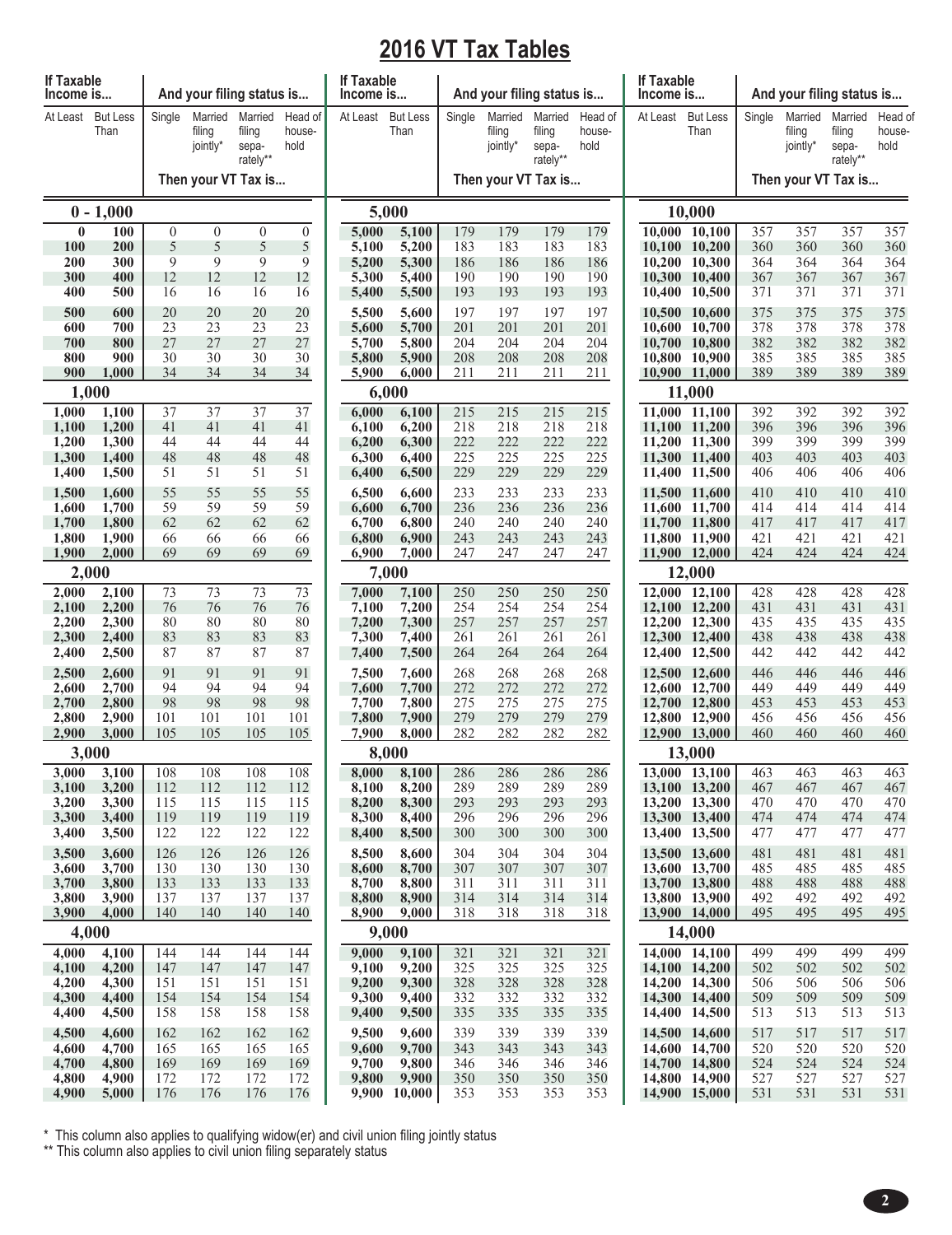| If Taxable<br>Income is        |                         |            |                               | And your filing status is            |                           | If Taxable<br>Income is |                                | And your filing status is |                               |                                      |                           | If Taxable<br>Income is |                                | And your filing status is |                               |                            |                           |  |  |
|--------------------------------|-------------------------|------------|-------------------------------|--------------------------------------|---------------------------|-------------------------|--------------------------------|---------------------------|-------------------------------|--------------------------------------|---------------------------|-------------------------|--------------------------------|---------------------------|-------------------------------|----------------------------|---------------------------|--|--|
| At Least                       | <b>But Less</b><br>Than | Single     | Married<br>filing<br>jointly* | Married<br>filing<br>sepa-           | Head of<br>house-<br>hold | At Least                | <b>But Less</b><br>Than        | Single                    | Married<br>filing<br>jointly* | Married<br>filing<br>sepa-           | Head of<br>house-<br>hold | At Least                | <b>But Less</b><br>Than        | Single                    | Married<br>filing<br>jointly* | Married<br>filing<br>sepa- | Head of<br>house-<br>hold |  |  |
|                                |                         |            |                               | rately**<br>Then your Vermont Tax is |                           |                         |                                |                           |                               | rately**<br>Then your Vermont Tax is |                           |                         |                                |                           | Then your Vermont Tax is      | rately**                   |                           |  |  |
|                                | 15,000                  |            |                               |                                      |                           |                         | 20,000                         |                           |                               |                                      |                           |                         | 25,000                         |                           |                               |                            |                           |  |  |
| 15,000 15,100                  |                         | 534        | 534                           | 534                                  | 534                       |                         | 20,000 20,100                  | 712                       | 712                           | 712                                  | 712                       |                         | 25,000 25,100                  | 889                       | 889                           | 889                        | 889                       |  |  |
| 15,100 15,200                  |                         | 538        | 538                           | 538                                  | 538                       |                         | 20,100 20,200                  | 715                       | 715                           | 715                                  | 715                       |                         | 25,100 25,200                  | 893                       | 893                           | 893                        | 893                       |  |  |
| 15,200 15,300<br>15,300 15,400 |                         | 541<br>545 | 541<br>545                    | 541<br>545                           | 541<br>545                |                         | 20,200 20,300<br>20,300 20,400 | 719<br>722                | 719<br>722                    | 719<br>722                           | 719<br>722                |                         | 25,200 25,300<br>25,300 25,400 | 896<br>900                | 896<br>900                    | 896<br>900                 | 896<br>900                |  |  |
| 15,400 15,500                  |                         | 548        | 548                           | 548                                  | 548                       |                         | 20,400 20,500                  | 726                       | 726                           | 726                                  | 726                       |                         | 25,400 25,500                  | 903                       | 903                           | 903                        | 903                       |  |  |
| 15,500 15,600                  |                         | 552        | 552                           | 552                                  | 552                       |                         | 20,500 20,600                  | 730                       | 730                           | 730                                  | 730                       |                         | 25,500 25,600                  | 907                       | 907                           | 907                        | 907                       |  |  |
| 15,600 15,700                  |                         | 556        | 556                           | 556                                  | 556                       |                         | 20,600 20,700                  | 733                       | 733                           | 733                                  | 733                       |                         | 25,600 25,700<br>25,700 25,800 | 911                       | 911                           | 911                        | 911                       |  |  |
| 15,700 15,800<br>15,800 15,900 |                         | 559<br>563 | 559<br>563                    | 559<br>563                           | 559<br>563                |                         | 20,700 20,800<br>20,800 20,900 | 737<br>740                | 737<br>740                    | 737<br>740                           | 737<br>740                |                         | 25,800 25,900                  | 914<br>918                | 914<br>918                    | 914<br>918                 | 914<br>918                |  |  |
| 15,900 16,000                  |                         | 566        | 566                           | 566                                  | 566                       |                         | 20,900 21,000                  | 744                       | 744                           | 744                                  | 744                       |                         | 25,900 26,000                  | 921                       | 921                           | 921                        | 921                       |  |  |
|                                | 16,000                  |            |                               |                                      |                           |                         | 21,000                         |                           |                               |                                      |                           |                         | 26,000                         |                           |                               |                            |                           |  |  |
| 16,000 16,100<br>16,100 16,200 |                         | 570<br>573 | 570<br>573                    | 570<br>573                           | 570<br>573                |                         | 21,000 21,100<br>21,100 21,200 | 747<br>751                | 747<br>751                    | 747<br>751                           | 747<br>751                |                         | 26,000 26,100<br>26,100 26,200 | 925<br>928                | 925<br>928                    | 925<br>928                 | 925<br>928                |  |  |
| 16.200 16.300                  |                         | 577        | 577                           | 577                                  | 577                       |                         | 21,200 21,300                  | 754                       | 754                           | 754                                  | 754                       |                         | 26,200 26,300                  | 932                       | 932                           | 932                        | 932                       |  |  |
| 16,300 16,400                  |                         | 580        | 580                           | 580                                  | 580                       |                         | 21,300 21,400                  | 758                       | 758                           | 758                                  | 758                       |                         | 26,300 26,400                  | 935                       | 935                           | 935                        | 935                       |  |  |
| 16,400                         | 16,500                  | 584        | 584                           | 584                                  | 584                       |                         | 21,400 21,500                  | 761                       | 761                           | 761                                  | 761                       | 26,400                  | 26,500                         | 939                       | 939                           | 939                        | 939                       |  |  |
| 16,500 16,600<br>16,600 16,700 |                         | 588<br>591 | 588<br>591                    | 588<br>591                           | 588<br>591                |                         | 21,500 21,600<br>21,600 21,700 | 765<br>769                | 765<br>769                    | 765<br>769                           | 765<br>769                |                         | 26,500 26,600<br>26,600 26,700 | 943<br>946                | 943<br>946                    | 943<br>946                 | 943<br>946                |  |  |
| 16,700 16,800                  |                         | 595        | 595                           | 595                                  | 595                       |                         | 21,700 21,800                  | 772                       | 772                           | 772                                  | 772                       |                         | 26,700 26,800                  | 950                       | 950                           | 950                        | 950                       |  |  |
| 16,800 16,900                  |                         | 598        | 598                           | 598                                  | 598                       |                         | 21,800 21,900                  | 776                       | 776                           | 776                                  | 776                       |                         | 26,800 26,900                  | 953                       | 953                           | 953                        | 953                       |  |  |
| 16,900 17,000                  |                         | 602        | 602                           | 602                                  | 602                       |                         | 21,900 22,000                  | 779                       | 779                           | 779                                  | 779                       |                         | 26,900 27,000                  | 957                       | 957                           | 957                        | 957                       |  |  |
| 17,000 17,100                  | 17,000                  | 605        | 605                           | 605                                  | 605                       |                         | 22,000<br>22,000 22,100        | 783                       | 783                           | 783                                  | 783                       |                         | 27,000<br>27,000 27,100        | 960                       | 960                           | 960                        | 960                       |  |  |
| 17,100 17,200                  |                         | 609        | 609                           | 609                                  | 609                       |                         | 22,100 22,200                  | 786                       | 786                           | 786                                  | 786                       |                         | 27,100 27,200                  | 964                       | 964                           | 964                        | 964                       |  |  |
| 17,200 17,300                  |                         | 612        | 612                           | 612                                  | 612                       |                         | 22,200 22,300                  | 790                       | 790                           | 790                                  | 790                       |                         | 27,200 27,300                  | 967                       | 967                           | 967                        | 967                       |  |  |
| 17,300 17,400<br>17,400 17,500 |                         | 616<br>619 | 616<br>619                    | 616<br>619                           | 616<br>619                |                         | 22,300 22,400<br>22,400 22,500 | 793<br>797                | 793<br>797                    | 793<br>797                           | 793<br>797                |                         | 27,300 27,400<br>27,400 27,500 | 971<br>974                | 971<br>974                    | 971<br>974                 | 971<br>974                |  |  |
| 17,500 17,600                  |                         | 623        | 623                           | 623                                  | 623                       |                         | 22,500 22,600                  | 801                       | 801                           | 801                                  | 801                       |                         | 27,500 27,600                  | 978                       | 978                           | 978                        | 978                       |  |  |
| 17,600 17,700                  |                         | 627        | 627                           | 627                                  | 627                       |                         | 22,600 22,700                  | 804                       | 804                           | 804                                  | 804                       |                         | 27,600 27,700                  | 982                       | 982                           | 982                        | 982                       |  |  |
| 17,700 17,800                  |                         | 630        | 630                           | 630                                  | 630                       |                         | 22,700 22,800                  | 808                       | 808                           | 808                                  | 808                       |                         | 27,700 27,800                  | 985                       | 985                           | 985                        | 985                       |  |  |
| 17,800 17,900<br>17,900 18,000 |                         | 634<br>637 | 634<br>637                    | 634<br>637                           | 634<br>637                |                         | 22,800 22,900<br>22,900 23,000 | 811<br>815                | 811<br>815                    | 811<br>815                           | 811<br>815                |                         | 27,800 27,900<br>27,900 28,000 | 989<br>992                | 989<br>992                    | 989<br>992                 | 989<br>992                |  |  |
|                                | 18,000                  |            |                               |                                      |                           |                         | 23,000                         |                           |                               |                                      |                           |                         | 28,000                         |                           |                               |                            |                           |  |  |
| 18,000 18,100                  |                         | 641        | 641                           | 641                                  | 641                       |                         | 23,000 23,100                  | 818                       | 818                           | 818                                  | 818                       |                         | 28,000 28,100                  | 996                       | 996                           | 996                        | 996                       |  |  |
| 18,100 18,200<br>18,200 18,300 |                         | 644<br>648 | 644<br>648                    | 644<br>648                           | 644<br>648                |                         | 23,100 23,200<br>23,200 23,300 | 822<br>825                | 822<br>825                    | 822<br>825                           | 822<br>825                |                         | 28,100 28,200<br>28,200 28,300 | 999<br>1003               | 999<br>1003                   | 999<br>1003                | 999<br>1003               |  |  |
| 18,300 18,400                  |                         | 651        | 651                           | 651                                  | 651                       |                         | 23,300 23,400                  | 829                       | 829                           | 829                                  | 829                       |                         | 28,300 28,400                  | 1006                      | 1006                          | 1006                       | 1006                      |  |  |
| 18,400 18,500                  |                         | 655        | 655                           | 655                                  | 655                       |                         | 23,400 23,500                  | 832                       | 832                           | 832                                  | 832                       |                         | 28,400 28,500                  | 1010                      | 1010                          | 1010                       | 1010                      |  |  |
| 18,500 18,600                  |                         | 659        | 659                           | 659                                  | 659                       |                         | 23,500 23,600                  | 836                       | 836                           | 836                                  | 836                       |                         | 28,500 28,600                  | 1014                      | 1014                          | 1014                       | 1014                      |  |  |
| 18,600 18,700<br>18,700 18,800 |                         | 662<br>666 | 662<br>666                    | 662<br>666                           | 662<br>666                |                         | 23,600 23,700<br>23,700 23,800 | 840<br>843                | 840<br>843                    | 840<br>843                           | 840<br>843                |                         | 28,600 28,700<br>28,700 28,800 | 1017<br>1021              | 1017<br>1021                  | 1017<br>1021               | 1017<br>1021              |  |  |
| 18,800 18,900                  |                         | 669        | 669                           | 669                                  | 669                       |                         | 23,800 23,900                  | 847                       | 847                           | 847                                  | 847                       |                         | 28,800 28,900                  | 1024                      | 1024                          | 1024                       | 1024                      |  |  |
| 18,900 19,000                  |                         | 673        | 673                           | 673                                  | 673                       |                         | 23,900 24,000                  | 850                       | 850                           | 850                                  | 850                       |                         | 28,900 29,000                  | 1028                      | 1028                          | 1028                       | 1028                      |  |  |
|                                | 19,000                  |            |                               |                                      |                           |                         | 24,000                         |                           |                               |                                      |                           |                         | 29,000                         |                           |                               |                            |                           |  |  |
| 19,000 19,100<br>19,100 19,200 |                         | 676<br>680 | 676<br>680                    | 676<br>680                           | 676<br>680                |                         | 24,000 24,100<br>24,100 24,200 | 854<br>857                | 854<br>857                    | 854<br>857                           | 854<br>857                |                         | 29,000 29,100<br>29,100 29,200 | 1031<br>1035              | 1031<br>1035                  | 1031<br>1035               | 1031<br>1035              |  |  |
| 19,200 19,300                  |                         | 683        | 683                           | 683                                  | 683                       |                         | 24,200 24,300                  | 861                       | 861                           | 861                                  | 861                       |                         | 29,200 29,300                  | 1038                      | 1038                          | 1038                       | 1038                      |  |  |
| 19,300 19,400                  |                         | 687        | 687                           | 687                                  | 687                       |                         | 24,300 24,400                  | 864                       | 864                           | 864                                  | 864                       |                         | 29,300 29,400                  | 1042                      | 1042                          | 1042                       | 1042                      |  |  |
| 19,400 19,500                  |                         | 690        | 690                           | 690                                  | 690                       |                         | 24,400 24,500                  | 868                       | 868                           | 868                                  | 868                       |                         | 29,400 29,500                  | 1045                      | 1045                          | 1045                       | 1045                      |  |  |
| 19,500 19,600<br>19,600 19,700 |                         | 694<br>698 | 694<br>698                    | 694<br>698                           | 694<br>698                |                         | 24,500 24,600<br>24,600 24,700 | 872<br>875                | 872<br>875                    | 872<br>875                           | 872<br>875                |                         | 29,500 29,600<br>29,600 29,700 | 1049<br>1053              | 1049<br>1053                  | 1049<br>1053               | 1049<br>1053              |  |  |
| 19,700 19,800                  |                         | 701        | 701                           | 701                                  | 701                       |                         | 24,700 24,800                  | 879                       | 879                           | 879                                  | 879                       |                         | 29,700 29,800                  | 1056                      | 1056                          | 1056                       | 1056                      |  |  |
| 19,800 19,900                  |                         | 705        | 705                           | 705                                  | 705                       |                         | 24,800 24,900                  | 882                       | 882                           | 882                                  | 882                       |                         | 29,800 29,900                  | 1060                      | 1060                          | 1060                       | 1060                      |  |  |
| 19,900 20,000                  |                         | 708        | 708                           | 708                                  | 708                       |                         | 24,900 25,000                  | 886                       | 886                           | 886                                  | 886                       |                         | 29,900 30,000                  | 1063                      | 1063                          | 1063                       | 1063                      |  |  |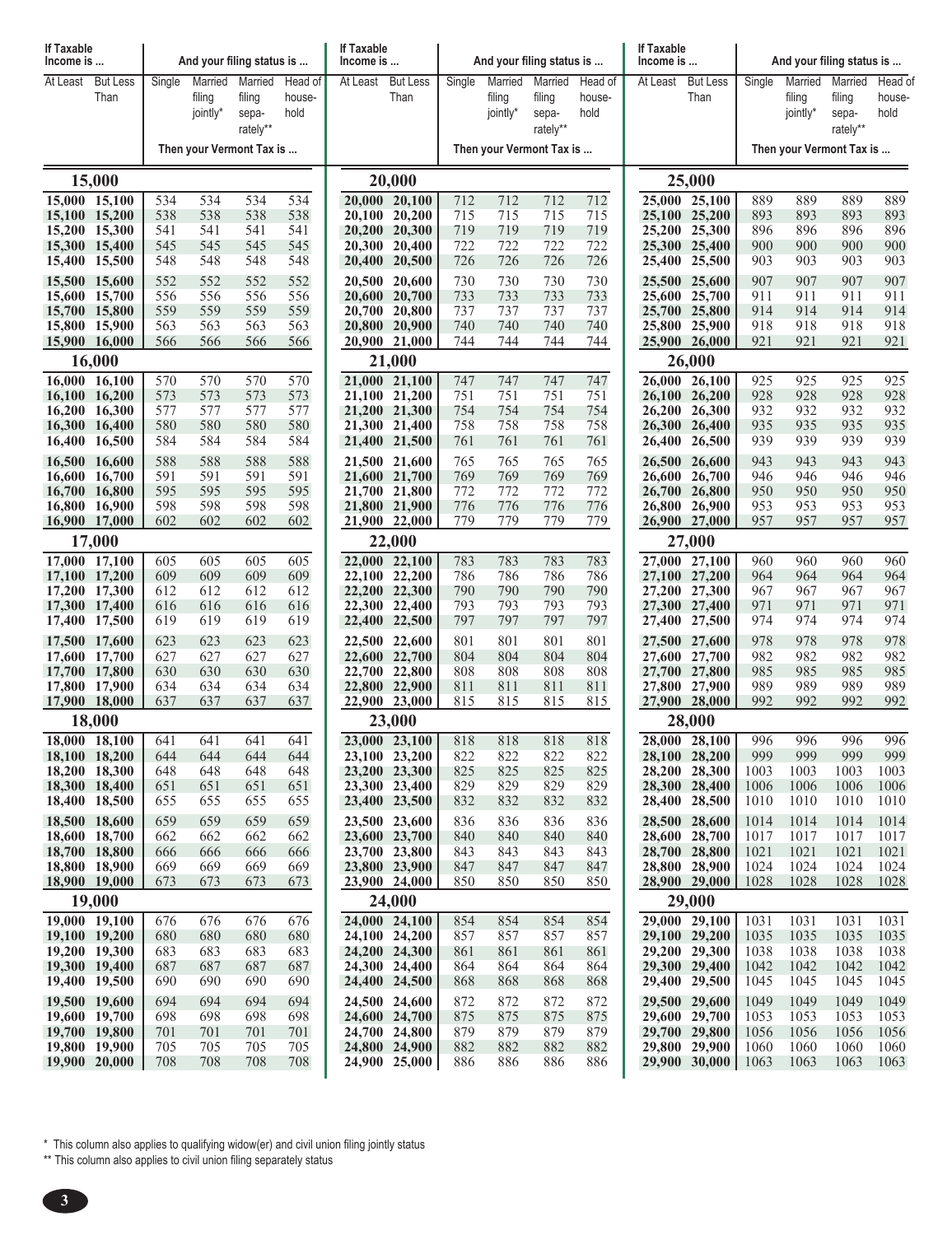| At Least<br><b>But Less</b><br>Married<br>Married<br><b>But Less</b><br>Married<br><b>But Less</b><br>Married<br>Single<br>Head of<br>At Least<br>Single<br>Married<br>Head of<br>At Least<br>Single<br>Married<br>Head of<br>Than<br>Than<br>Than<br>filing<br>filing<br>house-<br>filing<br>filing<br>house-<br>filing<br>filing<br>house-<br>jointly*<br>hold<br>jointly*<br>hold<br>jointly*<br>hold<br>sepa-<br>sepa-<br>sepa-<br>rately**<br>rately**<br>rately**<br>Then your Vermont Tax is<br>Then your Vermont Tax is<br>Then your Vermont Tax is<br>30,000<br>35,000<br>40,000<br>1422<br>30,000 30,100<br>1067<br>1067<br>1067<br>1067<br>35,000 35,100<br>1244<br>1244<br>1363<br>1244<br>40,000 40,100<br>1500<br>1703<br>1422<br>1070<br>1070<br>1070<br>35,100 35,200<br>1248<br>1248<br>1248<br>1507<br>1425<br>1709<br>1425<br>30,100 30,200<br>1070<br>1369<br>40,100<br>40,200<br>1074<br>1074<br>1251<br>1251<br>1251<br>1429<br>1716<br>1429<br>30,200 30,300<br>1074<br>1074<br>1376<br>40,300<br>1514<br>35,200 35,300<br>40,200<br>1255<br>1255<br>1255<br>1432<br>1077<br>1077<br>1077<br>1077<br>1383<br>1521<br>1723<br>1432<br>30,300 30,400<br>35,300 35,400<br>40,300<br>40,400<br>1081<br>1258<br>1436<br>30,400 30,500<br>1081<br>1081<br>1081<br>1258<br>1390<br>1258<br>1527<br>1730<br>1436<br>35,400 35,500<br>40,400<br>40,500<br>1085<br>1085<br>1085<br>1085<br>35,500 35,600<br>1397<br>1262<br>1534<br>1737<br>1440<br>30,500 30,600<br>1262<br>1262<br>40,500<br>40,600<br>1440<br>1088<br>1088<br>1088<br>1266<br>1266<br>1443<br>1743<br>1443<br>30,600 30,700<br>1088<br>35,600 35,700<br>1266<br>1403<br>40,600<br>40,700<br>1541<br>1092<br>1092<br>1092<br>1269<br>1269<br>1410<br>1269<br>1447<br>1750<br>1447<br>30,700 30,800<br>1092<br>35,700 35,800<br>40,700<br>40,800<br>1548<br>1095<br>1095<br>1273<br>30,800 30,900<br>1095<br>1095<br>35,800 35,900<br>1273<br>1417<br>1273<br>40,800<br>40,900<br>1555<br>1450<br>1757<br>1450<br>1099<br>1099<br>30,900 31,000<br>1099<br>1099<br>35,900 36,000<br>1276<br>1276<br>1424<br>1276<br>40,900<br>41,000<br>1561<br>1454<br>1764<br>1454<br>31,000<br>36,000<br>41,000<br>31,000 31,100<br>1102<br>1102<br>36,000 36,100<br>1280<br>1280<br>1431<br>1280<br>41,000 41,100<br>1568<br>1457<br>1771<br>1457<br>1102<br>1102<br>1283<br>1283<br>31,100 31,200<br>1106<br>1106<br>1106<br>1106<br>36,100 36,200<br>1437<br>1283<br>41,100<br>41,200<br>1575<br>1461<br>1777<br>1461<br>1287<br>1287<br>1784<br>1464<br>31,200 31,300<br>1109<br>1109<br>1109<br>1109<br>1444<br>1287<br>41,200 41,300<br>1582<br>1464<br>36,200 36,300<br>1290<br>31,300 31,400<br>1113<br>1113<br>1113<br>1113<br>36,300 36,400<br>1290<br>1290<br>1451<br>41,300 41,400<br>1589<br>1468<br>1791<br>1468<br>1294<br>1798<br>1471<br>31,400 31,500<br>1116<br>1116<br>1118<br>1116<br>36,400 36,500<br>1294<br>1458<br>1294<br>41,400 41,500<br>1595<br>1471<br>1120<br>1120<br>1125<br>1298<br>1298<br>1602<br>1475<br>1805<br>1475<br>31,500 31,600<br>1120<br>36,500 36,600<br>1298<br>1465<br>41,500 41,600<br>1131<br>1124<br>1301<br>1479<br>1811<br>1479<br>31,600 31,700<br>1124<br>1124<br>36,600 36,700<br>1301<br>1301<br>1471<br>41,600<br>41,700<br>1609<br>1127<br>1478<br>1482<br>1818<br>1482<br>31,700 31,800<br>1127<br>1138<br>1127<br>36,700 36,800<br>1305<br>1305<br>1305<br>41,700 41,800<br>1616<br>31,800 31,900<br>1131<br>1131<br>1145<br>1131<br>36,800 36,900<br>1308<br>1308<br>1485<br>1308<br>41,800 41,900<br>1623<br>1486<br>1825<br>1486<br>1134<br>1134<br>1152<br>1134<br>36,900 37,000<br>1312<br>1312<br>1492<br>1312<br>41,900 42,000<br>1629<br>1489<br>1832<br>1489<br>31,900 32,000<br>32,000<br>37,000<br>42,000<br>32,000 32,100<br>1138<br>1493<br>1138<br>37,000 37,100<br>1499<br>1315<br>42,000 42,100<br>1493<br>1839<br>1138<br>1159<br>1315<br>1315<br>1636<br>32,100 32,200<br>1141<br>37,100 37,200<br>1319<br>1319<br>1505<br>1319<br>42,100 42,200<br>1643<br>1496<br>1845<br>1496<br>1141<br>1165<br>1141<br>1500<br>32,200 32,300<br>1145<br>1145<br>1172<br>1322<br>1322<br>1322<br>42,200 42,300<br>1650<br>1500<br>1852<br>1145<br>37,200 37,300<br>1512<br>1148<br>1148<br>1179<br>1148<br>1326<br>1326<br>1519<br>1326<br>42,300 42,400<br>1503<br>1859<br>1503<br>32,300 32,400<br>37,300 37,400<br>1657<br>1152<br>1186<br>1329<br>1329<br>1329<br>1507<br>1866<br>1507<br>32,400 32,500<br>1152<br>1152<br>37,400 37,500<br>1526<br>42,400 42,500<br>1663<br>32,500 32,600<br>1156<br>1193<br>1670<br>1511<br>1873<br>1511<br>1156<br>1156<br>37,500 37,600<br>1333<br>1333<br>1533<br>1333<br>42,500<br>42,600<br>1199<br>1,337<br>1337<br>1539<br>1337<br>1879<br>1514<br>32,600 32,700<br>1159<br>1159<br>1159<br>42,700<br>1677<br>1514<br>37,600 37,700<br>42,600<br>1206<br>1518<br>1886<br>1518<br>1163<br>1163<br>1163<br>37,700 37,800<br>1344<br>1340<br>1546<br>1340<br>42,700 42,800<br>1684<br>32,700 32,800<br>1521<br>1521<br>32,800 32,900<br>1166<br>1166<br>1213<br>1166<br>37,800 37,900<br>1351<br>1344<br>1553<br>1344<br>42,800<br>42,900<br>1691<br>1893<br>1220<br>1525<br>1525<br>32,900 33,000<br>1170<br>1170<br>1170<br>37,900<br>38,000<br>1357<br>1347<br>1560<br>1347<br>42,900<br>43,000<br>1697<br>1900<br>33,000<br>38,000<br>43,000<br>33,000 33,100<br>1173<br>1173<br>1227<br>38,000 38,100<br>1351<br>43,100<br>1704<br>1528<br>1907<br>1528<br>1173<br>1364<br>1351<br>1567<br>43,000<br>33,100 33,200<br>38,100 38,200<br>43,100 43,200<br>1532<br>1177<br>1233<br>1177<br>1354<br>1573<br>1354<br>1711<br>1913<br>1532<br>1177<br>1371<br>43,200 43,300<br>1535<br>33,200 33,300<br>1180<br>1180<br>1240<br>1180<br>38,200 38,300<br>1378<br>1358<br>1580<br>1358<br>1718<br>1920<br>1535<br>1184<br>38,300 38,400<br>1385<br>1361<br>43,300 43,400<br>1539<br>1927<br>33,300 33,400<br>1184<br>1247<br>1184<br>1361<br>1587<br>1725<br>1539<br>1187<br>1542<br>1934<br>33,400 33,500<br>1187<br>1254<br>1187<br>38,400 38,500<br>1391<br>1365<br>1594<br>43,400 43,500<br>1731<br>1542<br>1365<br>33,500 33,600<br>1191<br>1261<br>1191<br>38,500 38,600<br>43,500 43,600<br>1941<br>1191<br>1398<br>1369<br>1601<br>1369<br>1738<br>1546<br>1546<br>33,600 33,700<br>1267<br>1405<br>43,600 43,700<br>1195<br>1195<br>1195<br>38,600 38,700<br>1372<br>1607<br>1372<br>1745<br>1550<br>1947<br>1550<br>33,700 33,800<br>1198<br>1198<br>1274<br>1198<br>38,700 38,800<br>1412<br>1376<br>1614<br>1376<br>43,700 43,800<br>1752<br>1553<br>1954<br>1553<br>33,800 33,900<br>1202<br>1281<br>1202<br>1202<br>38,800 38,900<br>1419<br>1379<br>1621<br>1379<br>43,800 43,900<br>1759<br>1557<br>1961<br>1557<br>1205<br>1205<br>1288<br>1628<br>43,900 44,000<br>33,900 34,000<br>1205<br>38,900 39,000<br>1425<br>1383<br>1383<br>1765<br>1560<br>1968<br>1560<br>34,000<br>39,000<br>44,000<br>34,000 34,100<br>1209<br>1209<br>1295<br>1209<br>39,000 39,100<br>1432<br>1386<br>44,000 44,100<br>1772<br>1564<br>1975<br>1564<br>1386<br>1635<br>1212<br>1981<br>34,100 34,200<br>1212<br>1301<br>1212<br>39,100 39,200<br>1439<br>1390<br>1641<br>1390<br>44,100 44,200<br>1779<br>1567<br>1567<br>34,200 34,300<br>1216<br>1216<br>1308<br>1216<br>39,200 39,300<br>1393<br>1393<br>44,200 44,300<br>1786<br>1571<br>1988<br>1446<br>1648<br>1571<br>1219<br>1219<br>1315<br>1219<br>1453<br>44,300 44,400<br>1574<br>1995<br>34,300 34,400<br>39,300 39,400<br>1397<br>1655<br>1397<br>1793<br>1574<br>1322<br>34,400 34,500<br>1223<br>1223<br>1223<br>39,400 39,500<br>1459<br>1400<br>1662<br>1400<br>44,400 44,500<br>1799<br>1578<br>2002<br>1578<br>34,500 34,600<br>1227<br>1329<br>1227<br>39,500 39,600<br>44,500 44,600<br>1227<br>1466<br>1404<br>1669<br>1404<br>1806<br>1582<br>2009<br>1582<br>1335<br>34,600 34,700<br>1230<br>1230<br>1230<br>39,600 39,700<br>1473<br>1408<br>1408<br>44,600 44,700<br>2015<br>1585<br>1675<br>1813<br>1585<br>34,700 34,800<br>1234<br>1342<br>39,700 39,800<br>1480<br>44,700 44,800<br>1589<br>2022<br>1234<br>1234<br>1411<br>1682<br>1411<br>1820<br>1589<br>34,800 34,900<br>44,800 44,900<br>2029<br>1237<br>1237<br>1349<br>1237<br>39,800 39,900<br>1487<br>1415<br>1689<br>1827<br>1592<br>1592<br>1415 | If Taxable<br>Income is | And your filing status is |  |  |      |  | <b>If Taxable</b><br>And your filing status is<br>Income is |  |  |  |  | If Taxable<br>Income is |  | And your filing status is |  |  |      |  |  |
|--------------------------------------------------------------------------------------------------------------------------------------------------------------------------------------------------------------------------------------------------------------------------------------------------------------------------------------------------------------------------------------------------------------------------------------------------------------------------------------------------------------------------------------------------------------------------------------------------------------------------------------------------------------------------------------------------------------------------------------------------------------------------------------------------------------------------------------------------------------------------------------------------------------------------------------------------------------------------------------------------------------------------------------------------------------------------------------------------------------------------------------------------------------------------------------------------------------------------------------------------------------------------------------------------------------------------------------------------------------------------------------------------------------------------------------------------------------------------------------------------------------------------------------------------------------------------------------------------------------------------------------------------------------------------------------------------------------------------------------------------------------------------------------------------------------------------------------------------------------------------------------------------------------------------------------------------------------------------------------------------------------------------------------------------------------------------------------------------------------------------------------------------------------------------------------------------------------------------------------------------------------------------------------------------------------------------------------------------------------------------------------------------------------------------------------------------------------------------------------------------------------------------------------------------------------------------------------------------------------------------------------------------------------------------------------------------------------------------------------------------------------------------------------------------------------------------------------------------------------------------------------------------------------------------------------------------------------------------------------------------------------------------------------------------------------------------------------------------------------------------------------------------------------------------------------------------------------------------------------------------------------------------------------------------------------------------------------------------------------------------------------------------------------------------------------------------------------------------------------------------------------------------------------------------------------------------------------------------------------------------------------------------------------------------------------------------------------------------------------------------------------------------------------------------------------------------------------------------------------------------------------------------------------------------------------------------------------------------------------------------------------------------------------------------------------------------------------------------------------------------------------------------------------------------------------------------------------------------------------------------------------------------------------------------------------------------------------------------------------------------------------------------------------------------------------------------------------------------------------------------------------------------------------------------------------------------------------------------------------------------------------------------------------------------------------------------------------------------------------------------------------------------------------------------------------------------------------------------------------------------------------------------------------------------------------------------------------------------------------------------------------------------------------------------------------------------------------------------------------------------------------------------------------------------------------------------------------------------------------------------------------------------------------------------------------------------------------------------------------------------------------------------------------------------------------------------------------------------------------------------------------------------------------------------------------------------------------------------------------------------------------------------------------------------------------------------------------------------------------------------------------------------------------------------------------------------------------------------------------------------------------------------------------------------------------------------------------------------------------------------------------------------------------------------------------------------------------------------------------------------------------------------------------------------------------------------------------------------------------------------------------------------------------------------------------------------------------------------------------------------------------------------------------------------------------------------------------------------------------------------------------------------------------------------------------------------------------------------------------------------------------------------------------------------------------------------------------------------------------------------------------------------------------------------------------------------------------------------------------------------------------------------------------------------------------------------------------------------------------------------------------------------------------------------------------------------------------------------------------------------------------------------------------------------------------------------------------------------------------------------------------------------------------------------------------------------------------------------------------------------------------------------------------------------------------------------------------------------------------------------------------------------------------------------------------------------------------------------------------------------------------------------------------------------------------------------------------------------------------------------------------------------------------------------------------------------------------------------------------------------------------------------------------------------------------------------------------------------------------------------------------------------------------------------------------------------------------------------------------------------------------------------------------------------------------------------------------------------------------------------------------------------|-------------------------|---------------------------|--|--|------|--|-------------------------------------------------------------|--|--|--|--|-------------------------|--|---------------------------|--|--|------|--|--|
|                                                                                                                                                                                                                                                                                                                                                                                                                                                                                                                                                                                                                                                                                                                                                                                                                                                                                                                                                                                                                                                                                                                                                                                                                                                                                                                                                                                                                                                                                                                                                                                                                                                                                                                                                                                                                                                                                                                                                                                                                                                                                                                                                                                                                                                                                                                                                                                                                                                                                                                                                                                                                                                                                                                                                                                                                                                                                                                                                                                                                                                                                                                                                                                                                                                                                                                                                                                                                                                                                                                                                                                                                                                                                                                                                                                                                                                                                                                                                                                                                                                                                                                                                                                                                                                                                                                                                                                                                                                                                                                                                                                                                                                                                                                                                                                                                                                                                                                                                                                                                                                                                                                                                                                                                                                                                                                                                                                                                                                                                                                                                                                                                                                                                                                                                                                                                                                                                                                                                                                                                                                                                                                                                                                                                                                                                                                                                                                                                                                                                                                                                                                                                                                                                                                                                                                                                                                                                                                                                                                                                                                                                                                                                                                                                                                                                                                                                                                                                                                                                                                                                                                                                                                                                                                                                                                                                                                                                                                                                                                                                                                                                                                                                                                                                                                                          |                         |                           |  |  |      |  |                                                             |  |  |  |  |                         |  |                           |  |  |      |  |  |
|                                                                                                                                                                                                                                                                                                                                                                                                                                                                                                                                                                                                                                                                                                                                                                                                                                                                                                                                                                                                                                                                                                                                                                                                                                                                                                                                                                                                                                                                                                                                                                                                                                                                                                                                                                                                                                                                                                                                                                                                                                                                                                                                                                                                                                                                                                                                                                                                                                                                                                                                                                                                                                                                                                                                                                                                                                                                                                                                                                                                                                                                                                                                                                                                                                                                                                                                                                                                                                                                                                                                                                                                                                                                                                                                                                                                                                                                                                                                                                                                                                                                                                                                                                                                                                                                                                                                                                                                                                                                                                                                                                                                                                                                                                                                                                                                                                                                                                                                                                                                                                                                                                                                                                                                                                                                                                                                                                                                                                                                                                                                                                                                                                                                                                                                                                                                                                                                                                                                                                                                                                                                                                                                                                                                                                                                                                                                                                                                                                                                                                                                                                                                                                                                                                                                                                                                                                                                                                                                                                                                                                                                                                                                                                                                                                                                                                                                                                                                                                                                                                                                                                                                                                                                                                                                                                                                                                                                                                                                                                                                                                                                                                                                                                                                                                                                          |                         |                           |  |  |      |  |                                                             |  |  |  |  |                         |  |                           |  |  |      |  |  |
|                                                                                                                                                                                                                                                                                                                                                                                                                                                                                                                                                                                                                                                                                                                                                                                                                                                                                                                                                                                                                                                                                                                                                                                                                                                                                                                                                                                                                                                                                                                                                                                                                                                                                                                                                                                                                                                                                                                                                                                                                                                                                                                                                                                                                                                                                                                                                                                                                                                                                                                                                                                                                                                                                                                                                                                                                                                                                                                                                                                                                                                                                                                                                                                                                                                                                                                                                                                                                                                                                                                                                                                                                                                                                                                                                                                                                                                                                                                                                                                                                                                                                                                                                                                                                                                                                                                                                                                                                                                                                                                                                                                                                                                                                                                                                                                                                                                                                                                                                                                                                                                                                                                                                                                                                                                                                                                                                                                                                                                                                                                                                                                                                                                                                                                                                                                                                                                                                                                                                                                                                                                                                                                                                                                                                                                                                                                                                                                                                                                                                                                                                                                                                                                                                                                                                                                                                                                                                                                                                                                                                                                                                                                                                                                                                                                                                                                                                                                                                                                                                                                                                                                                                                                                                                                                                                                                                                                                                                                                                                                                                                                                                                                                                                                                                                                                          |                         |                           |  |  |      |  |                                                             |  |  |  |  |                         |  |                           |  |  |      |  |  |
|                                                                                                                                                                                                                                                                                                                                                                                                                                                                                                                                                                                                                                                                                                                                                                                                                                                                                                                                                                                                                                                                                                                                                                                                                                                                                                                                                                                                                                                                                                                                                                                                                                                                                                                                                                                                                                                                                                                                                                                                                                                                                                                                                                                                                                                                                                                                                                                                                                                                                                                                                                                                                                                                                                                                                                                                                                                                                                                                                                                                                                                                                                                                                                                                                                                                                                                                                                                                                                                                                                                                                                                                                                                                                                                                                                                                                                                                                                                                                                                                                                                                                                                                                                                                                                                                                                                                                                                                                                                                                                                                                                                                                                                                                                                                                                                                                                                                                                                                                                                                                                                                                                                                                                                                                                                                                                                                                                                                                                                                                                                                                                                                                                                                                                                                                                                                                                                                                                                                                                                                                                                                                                                                                                                                                                                                                                                                                                                                                                                                                                                                                                                                                                                                                                                                                                                                                                                                                                                                                                                                                                                                                                                                                                                                                                                                                                                                                                                                                                                                                                                                                                                                                                                                                                                                                                                                                                                                                                                                                                                                                                                                                                                                                                                                                                                                          |                         |                           |  |  |      |  |                                                             |  |  |  |  |                         |  |                           |  |  |      |  |  |
|                                                                                                                                                                                                                                                                                                                                                                                                                                                                                                                                                                                                                                                                                                                                                                                                                                                                                                                                                                                                                                                                                                                                                                                                                                                                                                                                                                                                                                                                                                                                                                                                                                                                                                                                                                                                                                                                                                                                                                                                                                                                                                                                                                                                                                                                                                                                                                                                                                                                                                                                                                                                                                                                                                                                                                                                                                                                                                                                                                                                                                                                                                                                                                                                                                                                                                                                                                                                                                                                                                                                                                                                                                                                                                                                                                                                                                                                                                                                                                                                                                                                                                                                                                                                                                                                                                                                                                                                                                                                                                                                                                                                                                                                                                                                                                                                                                                                                                                                                                                                                                                                                                                                                                                                                                                                                                                                                                                                                                                                                                                                                                                                                                                                                                                                                                                                                                                                                                                                                                                                                                                                                                                                                                                                                                                                                                                                                                                                                                                                                                                                                                                                                                                                                                                                                                                                                                                                                                                                                                                                                                                                                                                                                                                                                                                                                                                                                                                                                                                                                                                                                                                                                                                                                                                                                                                                                                                                                                                                                                                                                                                                                                                                                                                                                                                                          |                         |                           |  |  |      |  |                                                             |  |  |  |  |                         |  |                           |  |  |      |  |  |
|                                                                                                                                                                                                                                                                                                                                                                                                                                                                                                                                                                                                                                                                                                                                                                                                                                                                                                                                                                                                                                                                                                                                                                                                                                                                                                                                                                                                                                                                                                                                                                                                                                                                                                                                                                                                                                                                                                                                                                                                                                                                                                                                                                                                                                                                                                                                                                                                                                                                                                                                                                                                                                                                                                                                                                                                                                                                                                                                                                                                                                                                                                                                                                                                                                                                                                                                                                                                                                                                                                                                                                                                                                                                                                                                                                                                                                                                                                                                                                                                                                                                                                                                                                                                                                                                                                                                                                                                                                                                                                                                                                                                                                                                                                                                                                                                                                                                                                                                                                                                                                                                                                                                                                                                                                                                                                                                                                                                                                                                                                                                                                                                                                                                                                                                                                                                                                                                                                                                                                                                                                                                                                                                                                                                                                                                                                                                                                                                                                                                                                                                                                                                                                                                                                                                                                                                                                                                                                                                                                                                                                                                                                                                                                                                                                                                                                                                                                                                                                                                                                                                                                                                                                                                                                                                                                                                                                                                                                                                                                                                                                                                                                                                                                                                                                                                          |                         |                           |  |  |      |  |                                                             |  |  |  |  |                         |  |                           |  |  |      |  |  |
|                                                                                                                                                                                                                                                                                                                                                                                                                                                                                                                                                                                                                                                                                                                                                                                                                                                                                                                                                                                                                                                                                                                                                                                                                                                                                                                                                                                                                                                                                                                                                                                                                                                                                                                                                                                                                                                                                                                                                                                                                                                                                                                                                                                                                                                                                                                                                                                                                                                                                                                                                                                                                                                                                                                                                                                                                                                                                                                                                                                                                                                                                                                                                                                                                                                                                                                                                                                                                                                                                                                                                                                                                                                                                                                                                                                                                                                                                                                                                                                                                                                                                                                                                                                                                                                                                                                                                                                                                                                                                                                                                                                                                                                                                                                                                                                                                                                                                                                                                                                                                                                                                                                                                                                                                                                                                                                                                                                                                                                                                                                                                                                                                                                                                                                                                                                                                                                                                                                                                                                                                                                                                                                                                                                                                                                                                                                                                                                                                                                                                                                                                                                                                                                                                                                                                                                                                                                                                                                                                                                                                                                                                                                                                                                                                                                                                                                                                                                                                                                                                                                                                                                                                                                                                                                                                                                                                                                                                                                                                                                                                                                                                                                                                                                                                                                                          |                         |                           |  |  |      |  |                                                             |  |  |  |  |                         |  |                           |  |  |      |  |  |
|                                                                                                                                                                                                                                                                                                                                                                                                                                                                                                                                                                                                                                                                                                                                                                                                                                                                                                                                                                                                                                                                                                                                                                                                                                                                                                                                                                                                                                                                                                                                                                                                                                                                                                                                                                                                                                                                                                                                                                                                                                                                                                                                                                                                                                                                                                                                                                                                                                                                                                                                                                                                                                                                                                                                                                                                                                                                                                                                                                                                                                                                                                                                                                                                                                                                                                                                                                                                                                                                                                                                                                                                                                                                                                                                                                                                                                                                                                                                                                                                                                                                                                                                                                                                                                                                                                                                                                                                                                                                                                                                                                                                                                                                                                                                                                                                                                                                                                                                                                                                                                                                                                                                                                                                                                                                                                                                                                                                                                                                                                                                                                                                                                                                                                                                                                                                                                                                                                                                                                                                                                                                                                                                                                                                                                                                                                                                                                                                                                                                                                                                                                                                                                                                                                                                                                                                                                                                                                                                                                                                                                                                                                                                                                                                                                                                                                                                                                                                                                                                                                                                                                                                                                                                                                                                                                                                                                                                                                                                                                                                                                                                                                                                                                                                                                                                          |                         |                           |  |  |      |  |                                                             |  |  |  |  |                         |  |                           |  |  |      |  |  |
|                                                                                                                                                                                                                                                                                                                                                                                                                                                                                                                                                                                                                                                                                                                                                                                                                                                                                                                                                                                                                                                                                                                                                                                                                                                                                                                                                                                                                                                                                                                                                                                                                                                                                                                                                                                                                                                                                                                                                                                                                                                                                                                                                                                                                                                                                                                                                                                                                                                                                                                                                                                                                                                                                                                                                                                                                                                                                                                                                                                                                                                                                                                                                                                                                                                                                                                                                                                                                                                                                                                                                                                                                                                                                                                                                                                                                                                                                                                                                                                                                                                                                                                                                                                                                                                                                                                                                                                                                                                                                                                                                                                                                                                                                                                                                                                                                                                                                                                                                                                                                                                                                                                                                                                                                                                                                                                                                                                                                                                                                                                                                                                                                                                                                                                                                                                                                                                                                                                                                                                                                                                                                                                                                                                                                                                                                                                                                                                                                                                                                                                                                                                                                                                                                                                                                                                                                                                                                                                                                                                                                                                                                                                                                                                                                                                                                                                                                                                                                                                                                                                                                                                                                                                                                                                                                                                                                                                                                                                                                                                                                                                                                                                                                                                                                                                                          |                         |                           |  |  |      |  |                                                             |  |  |  |  |                         |  |                           |  |  |      |  |  |
|                                                                                                                                                                                                                                                                                                                                                                                                                                                                                                                                                                                                                                                                                                                                                                                                                                                                                                                                                                                                                                                                                                                                                                                                                                                                                                                                                                                                                                                                                                                                                                                                                                                                                                                                                                                                                                                                                                                                                                                                                                                                                                                                                                                                                                                                                                                                                                                                                                                                                                                                                                                                                                                                                                                                                                                                                                                                                                                                                                                                                                                                                                                                                                                                                                                                                                                                                                                                                                                                                                                                                                                                                                                                                                                                                                                                                                                                                                                                                                                                                                                                                                                                                                                                                                                                                                                                                                                                                                                                                                                                                                                                                                                                                                                                                                                                                                                                                                                                                                                                                                                                                                                                                                                                                                                                                                                                                                                                                                                                                                                                                                                                                                                                                                                                                                                                                                                                                                                                                                                                                                                                                                                                                                                                                                                                                                                                                                                                                                                                                                                                                                                                                                                                                                                                                                                                                                                                                                                                                                                                                                                                                                                                                                                                                                                                                                                                                                                                                                                                                                                                                                                                                                                                                                                                                                                                                                                                                                                                                                                                                                                                                                                                                                                                                                                                          |                         |                           |  |  |      |  |                                                             |  |  |  |  |                         |  |                           |  |  |      |  |  |
|                                                                                                                                                                                                                                                                                                                                                                                                                                                                                                                                                                                                                                                                                                                                                                                                                                                                                                                                                                                                                                                                                                                                                                                                                                                                                                                                                                                                                                                                                                                                                                                                                                                                                                                                                                                                                                                                                                                                                                                                                                                                                                                                                                                                                                                                                                                                                                                                                                                                                                                                                                                                                                                                                                                                                                                                                                                                                                                                                                                                                                                                                                                                                                                                                                                                                                                                                                                                                                                                                                                                                                                                                                                                                                                                                                                                                                                                                                                                                                                                                                                                                                                                                                                                                                                                                                                                                                                                                                                                                                                                                                                                                                                                                                                                                                                                                                                                                                                                                                                                                                                                                                                                                                                                                                                                                                                                                                                                                                                                                                                                                                                                                                                                                                                                                                                                                                                                                                                                                                                                                                                                                                                                                                                                                                                                                                                                                                                                                                                                                                                                                                                                                                                                                                                                                                                                                                                                                                                                                                                                                                                                                                                                                                                                                                                                                                                                                                                                                                                                                                                                                                                                                                                                                                                                                                                                                                                                                                                                                                                                                                                                                                                                                                                                                                                                          |                         |                           |  |  |      |  |                                                             |  |  |  |  |                         |  |                           |  |  |      |  |  |
|                                                                                                                                                                                                                                                                                                                                                                                                                                                                                                                                                                                                                                                                                                                                                                                                                                                                                                                                                                                                                                                                                                                                                                                                                                                                                                                                                                                                                                                                                                                                                                                                                                                                                                                                                                                                                                                                                                                                                                                                                                                                                                                                                                                                                                                                                                                                                                                                                                                                                                                                                                                                                                                                                                                                                                                                                                                                                                                                                                                                                                                                                                                                                                                                                                                                                                                                                                                                                                                                                                                                                                                                                                                                                                                                                                                                                                                                                                                                                                                                                                                                                                                                                                                                                                                                                                                                                                                                                                                                                                                                                                                                                                                                                                                                                                                                                                                                                                                                                                                                                                                                                                                                                                                                                                                                                                                                                                                                                                                                                                                                                                                                                                                                                                                                                                                                                                                                                                                                                                                                                                                                                                                                                                                                                                                                                                                                                                                                                                                                                                                                                                                                                                                                                                                                                                                                                                                                                                                                                                                                                                                                                                                                                                                                                                                                                                                                                                                                                                                                                                                                                                                                                                                                                                                                                                                                                                                                                                                                                                                                                                                                                                                                                                                                                                                                          |                         |                           |  |  |      |  |                                                             |  |  |  |  |                         |  |                           |  |  |      |  |  |
|                                                                                                                                                                                                                                                                                                                                                                                                                                                                                                                                                                                                                                                                                                                                                                                                                                                                                                                                                                                                                                                                                                                                                                                                                                                                                                                                                                                                                                                                                                                                                                                                                                                                                                                                                                                                                                                                                                                                                                                                                                                                                                                                                                                                                                                                                                                                                                                                                                                                                                                                                                                                                                                                                                                                                                                                                                                                                                                                                                                                                                                                                                                                                                                                                                                                                                                                                                                                                                                                                                                                                                                                                                                                                                                                                                                                                                                                                                                                                                                                                                                                                                                                                                                                                                                                                                                                                                                                                                                                                                                                                                                                                                                                                                                                                                                                                                                                                                                                                                                                                                                                                                                                                                                                                                                                                                                                                                                                                                                                                                                                                                                                                                                                                                                                                                                                                                                                                                                                                                                                                                                                                                                                                                                                                                                                                                                                                                                                                                                                                                                                                                                                                                                                                                                                                                                                                                                                                                                                                                                                                                                                                                                                                                                                                                                                                                                                                                                                                                                                                                                                                                                                                                                                                                                                                                                                                                                                                                                                                                                                                                                                                                                                                                                                                                                                          |                         |                           |  |  |      |  |                                                             |  |  |  |  |                         |  |                           |  |  |      |  |  |
|                                                                                                                                                                                                                                                                                                                                                                                                                                                                                                                                                                                                                                                                                                                                                                                                                                                                                                                                                                                                                                                                                                                                                                                                                                                                                                                                                                                                                                                                                                                                                                                                                                                                                                                                                                                                                                                                                                                                                                                                                                                                                                                                                                                                                                                                                                                                                                                                                                                                                                                                                                                                                                                                                                                                                                                                                                                                                                                                                                                                                                                                                                                                                                                                                                                                                                                                                                                                                                                                                                                                                                                                                                                                                                                                                                                                                                                                                                                                                                                                                                                                                                                                                                                                                                                                                                                                                                                                                                                                                                                                                                                                                                                                                                                                                                                                                                                                                                                                                                                                                                                                                                                                                                                                                                                                                                                                                                                                                                                                                                                                                                                                                                                                                                                                                                                                                                                                                                                                                                                                                                                                                                                                                                                                                                                                                                                                                                                                                                                                                                                                                                                                                                                                                                                                                                                                                                                                                                                                                                                                                                                                                                                                                                                                                                                                                                                                                                                                                                                                                                                                                                                                                                                                                                                                                                                                                                                                                                                                                                                                                                                                                                                                                                                                                                                                          |                         |                           |  |  |      |  |                                                             |  |  |  |  |                         |  |                           |  |  |      |  |  |
|                                                                                                                                                                                                                                                                                                                                                                                                                                                                                                                                                                                                                                                                                                                                                                                                                                                                                                                                                                                                                                                                                                                                                                                                                                                                                                                                                                                                                                                                                                                                                                                                                                                                                                                                                                                                                                                                                                                                                                                                                                                                                                                                                                                                                                                                                                                                                                                                                                                                                                                                                                                                                                                                                                                                                                                                                                                                                                                                                                                                                                                                                                                                                                                                                                                                                                                                                                                                                                                                                                                                                                                                                                                                                                                                                                                                                                                                                                                                                                                                                                                                                                                                                                                                                                                                                                                                                                                                                                                                                                                                                                                                                                                                                                                                                                                                                                                                                                                                                                                                                                                                                                                                                                                                                                                                                                                                                                                                                                                                                                                                                                                                                                                                                                                                                                                                                                                                                                                                                                                                                                                                                                                                                                                                                                                                                                                                                                                                                                                                                                                                                                                                                                                                                                                                                                                                                                                                                                                                                                                                                                                                                                                                                                                                                                                                                                                                                                                                                                                                                                                                                                                                                                                                                                                                                                                                                                                                                                                                                                                                                                                                                                                                                                                                                                                                          |                         |                           |  |  |      |  |                                                             |  |  |  |  |                         |  |                           |  |  |      |  |  |
|                                                                                                                                                                                                                                                                                                                                                                                                                                                                                                                                                                                                                                                                                                                                                                                                                                                                                                                                                                                                                                                                                                                                                                                                                                                                                                                                                                                                                                                                                                                                                                                                                                                                                                                                                                                                                                                                                                                                                                                                                                                                                                                                                                                                                                                                                                                                                                                                                                                                                                                                                                                                                                                                                                                                                                                                                                                                                                                                                                                                                                                                                                                                                                                                                                                                                                                                                                                                                                                                                                                                                                                                                                                                                                                                                                                                                                                                                                                                                                                                                                                                                                                                                                                                                                                                                                                                                                                                                                                                                                                                                                                                                                                                                                                                                                                                                                                                                                                                                                                                                                                                                                                                                                                                                                                                                                                                                                                                                                                                                                                                                                                                                                                                                                                                                                                                                                                                                                                                                                                                                                                                                                                                                                                                                                                                                                                                                                                                                                                                                                                                                                                                                                                                                                                                                                                                                                                                                                                                                                                                                                                                                                                                                                                                                                                                                                                                                                                                                                                                                                                                                                                                                                                                                                                                                                                                                                                                                                                                                                                                                                                                                                                                                                                                                                                                          |                         |                           |  |  |      |  |                                                             |  |  |  |  |                         |  |                           |  |  |      |  |  |
|                                                                                                                                                                                                                                                                                                                                                                                                                                                                                                                                                                                                                                                                                                                                                                                                                                                                                                                                                                                                                                                                                                                                                                                                                                                                                                                                                                                                                                                                                                                                                                                                                                                                                                                                                                                                                                                                                                                                                                                                                                                                                                                                                                                                                                                                                                                                                                                                                                                                                                                                                                                                                                                                                                                                                                                                                                                                                                                                                                                                                                                                                                                                                                                                                                                                                                                                                                                                                                                                                                                                                                                                                                                                                                                                                                                                                                                                                                                                                                                                                                                                                                                                                                                                                                                                                                                                                                                                                                                                                                                                                                                                                                                                                                                                                                                                                                                                                                                                                                                                                                                                                                                                                                                                                                                                                                                                                                                                                                                                                                                                                                                                                                                                                                                                                                                                                                                                                                                                                                                                                                                                                                                                                                                                                                                                                                                                                                                                                                                                                                                                                                                                                                                                                                                                                                                                                                                                                                                                                                                                                                                                                                                                                                                                                                                                                                                                                                                                                                                                                                                                                                                                                                                                                                                                                                                                                                                                                                                                                                                                                                                                                                                                                                                                                                                                          |                         |                           |  |  |      |  |                                                             |  |  |  |  |                         |  |                           |  |  |      |  |  |
|                                                                                                                                                                                                                                                                                                                                                                                                                                                                                                                                                                                                                                                                                                                                                                                                                                                                                                                                                                                                                                                                                                                                                                                                                                                                                                                                                                                                                                                                                                                                                                                                                                                                                                                                                                                                                                                                                                                                                                                                                                                                                                                                                                                                                                                                                                                                                                                                                                                                                                                                                                                                                                                                                                                                                                                                                                                                                                                                                                                                                                                                                                                                                                                                                                                                                                                                                                                                                                                                                                                                                                                                                                                                                                                                                                                                                                                                                                                                                                                                                                                                                                                                                                                                                                                                                                                                                                                                                                                                                                                                                                                                                                                                                                                                                                                                                                                                                                                                                                                                                                                                                                                                                                                                                                                                                                                                                                                                                                                                                                                                                                                                                                                                                                                                                                                                                                                                                                                                                                                                                                                                                                                                                                                                                                                                                                                                                                                                                                                                                                                                                                                                                                                                                                                                                                                                                                                                                                                                                                                                                                                                                                                                                                                                                                                                                                                                                                                                                                                                                                                                                                                                                                                                                                                                                                                                                                                                                                                                                                                                                                                                                                                                                                                                                                                                          |                         |                           |  |  |      |  |                                                             |  |  |  |  |                         |  |                           |  |  |      |  |  |
|                                                                                                                                                                                                                                                                                                                                                                                                                                                                                                                                                                                                                                                                                                                                                                                                                                                                                                                                                                                                                                                                                                                                                                                                                                                                                                                                                                                                                                                                                                                                                                                                                                                                                                                                                                                                                                                                                                                                                                                                                                                                                                                                                                                                                                                                                                                                                                                                                                                                                                                                                                                                                                                                                                                                                                                                                                                                                                                                                                                                                                                                                                                                                                                                                                                                                                                                                                                                                                                                                                                                                                                                                                                                                                                                                                                                                                                                                                                                                                                                                                                                                                                                                                                                                                                                                                                                                                                                                                                                                                                                                                                                                                                                                                                                                                                                                                                                                                                                                                                                                                                                                                                                                                                                                                                                                                                                                                                                                                                                                                                                                                                                                                                                                                                                                                                                                                                                                                                                                                                                                                                                                                                                                                                                                                                                                                                                                                                                                                                                                                                                                                                                                                                                                                                                                                                                                                                                                                                                                                                                                                                                                                                                                                                                                                                                                                                                                                                                                                                                                                                                                                                                                                                                                                                                                                                                                                                                                                                                                                                                                                                                                                                                                                                                                                                                          |                         |                           |  |  |      |  |                                                             |  |  |  |  |                         |  |                           |  |  |      |  |  |
|                                                                                                                                                                                                                                                                                                                                                                                                                                                                                                                                                                                                                                                                                                                                                                                                                                                                                                                                                                                                                                                                                                                                                                                                                                                                                                                                                                                                                                                                                                                                                                                                                                                                                                                                                                                                                                                                                                                                                                                                                                                                                                                                                                                                                                                                                                                                                                                                                                                                                                                                                                                                                                                                                                                                                                                                                                                                                                                                                                                                                                                                                                                                                                                                                                                                                                                                                                                                                                                                                                                                                                                                                                                                                                                                                                                                                                                                                                                                                                                                                                                                                                                                                                                                                                                                                                                                                                                                                                                                                                                                                                                                                                                                                                                                                                                                                                                                                                                                                                                                                                                                                                                                                                                                                                                                                                                                                                                                                                                                                                                                                                                                                                                                                                                                                                                                                                                                                                                                                                                                                                                                                                                                                                                                                                                                                                                                                                                                                                                                                                                                                                                                                                                                                                                                                                                                                                                                                                                                                                                                                                                                                                                                                                                                                                                                                                                                                                                                                                                                                                                                                                                                                                                                                                                                                                                                                                                                                                                                                                                                                                                                                                                                                                                                                                                                          |                         |                           |  |  |      |  |                                                             |  |  |  |  |                         |  |                           |  |  |      |  |  |
|                                                                                                                                                                                                                                                                                                                                                                                                                                                                                                                                                                                                                                                                                                                                                                                                                                                                                                                                                                                                                                                                                                                                                                                                                                                                                                                                                                                                                                                                                                                                                                                                                                                                                                                                                                                                                                                                                                                                                                                                                                                                                                                                                                                                                                                                                                                                                                                                                                                                                                                                                                                                                                                                                                                                                                                                                                                                                                                                                                                                                                                                                                                                                                                                                                                                                                                                                                                                                                                                                                                                                                                                                                                                                                                                                                                                                                                                                                                                                                                                                                                                                                                                                                                                                                                                                                                                                                                                                                                                                                                                                                                                                                                                                                                                                                                                                                                                                                                                                                                                                                                                                                                                                                                                                                                                                                                                                                                                                                                                                                                                                                                                                                                                                                                                                                                                                                                                                                                                                                                                                                                                                                                                                                                                                                                                                                                                                                                                                                                                                                                                                                                                                                                                                                                                                                                                                                                                                                                                                                                                                                                                                                                                                                                                                                                                                                                                                                                                                                                                                                                                                                                                                                                                                                                                                                                                                                                                                                                                                                                                                                                                                                                                                                                                                                                                          |                         |                           |  |  |      |  |                                                             |  |  |  |  |                         |  |                           |  |  |      |  |  |
|                                                                                                                                                                                                                                                                                                                                                                                                                                                                                                                                                                                                                                                                                                                                                                                                                                                                                                                                                                                                                                                                                                                                                                                                                                                                                                                                                                                                                                                                                                                                                                                                                                                                                                                                                                                                                                                                                                                                                                                                                                                                                                                                                                                                                                                                                                                                                                                                                                                                                                                                                                                                                                                                                                                                                                                                                                                                                                                                                                                                                                                                                                                                                                                                                                                                                                                                                                                                                                                                                                                                                                                                                                                                                                                                                                                                                                                                                                                                                                                                                                                                                                                                                                                                                                                                                                                                                                                                                                                                                                                                                                                                                                                                                                                                                                                                                                                                                                                                                                                                                                                                                                                                                                                                                                                                                                                                                                                                                                                                                                                                                                                                                                                                                                                                                                                                                                                                                                                                                                                                                                                                                                                                                                                                                                                                                                                                                                                                                                                                                                                                                                                                                                                                                                                                                                                                                                                                                                                                                                                                                                                                                                                                                                                                                                                                                                                                                                                                                                                                                                                                                                                                                                                                                                                                                                                                                                                                                                                                                                                                                                                                                                                                                                                                                                                                          |                         |                           |  |  |      |  |                                                             |  |  |  |  |                         |  |                           |  |  |      |  |  |
|                                                                                                                                                                                                                                                                                                                                                                                                                                                                                                                                                                                                                                                                                                                                                                                                                                                                                                                                                                                                                                                                                                                                                                                                                                                                                                                                                                                                                                                                                                                                                                                                                                                                                                                                                                                                                                                                                                                                                                                                                                                                                                                                                                                                                                                                                                                                                                                                                                                                                                                                                                                                                                                                                                                                                                                                                                                                                                                                                                                                                                                                                                                                                                                                                                                                                                                                                                                                                                                                                                                                                                                                                                                                                                                                                                                                                                                                                                                                                                                                                                                                                                                                                                                                                                                                                                                                                                                                                                                                                                                                                                                                                                                                                                                                                                                                                                                                                                                                                                                                                                                                                                                                                                                                                                                                                                                                                                                                                                                                                                                                                                                                                                                                                                                                                                                                                                                                                                                                                                                                                                                                                                                                                                                                                                                                                                                                                                                                                                                                                                                                                                                                                                                                                                                                                                                                                                                                                                                                                                                                                                                                                                                                                                                                                                                                                                                                                                                                                                                                                                                                                                                                                                                                                                                                                                                                                                                                                                                                                                                                                                                                                                                                                                                                                                                                          |                         |                           |  |  |      |  |                                                             |  |  |  |  |                         |  |                           |  |  |      |  |  |
|                                                                                                                                                                                                                                                                                                                                                                                                                                                                                                                                                                                                                                                                                                                                                                                                                                                                                                                                                                                                                                                                                                                                                                                                                                                                                                                                                                                                                                                                                                                                                                                                                                                                                                                                                                                                                                                                                                                                                                                                                                                                                                                                                                                                                                                                                                                                                                                                                                                                                                                                                                                                                                                                                                                                                                                                                                                                                                                                                                                                                                                                                                                                                                                                                                                                                                                                                                                                                                                                                                                                                                                                                                                                                                                                                                                                                                                                                                                                                                                                                                                                                                                                                                                                                                                                                                                                                                                                                                                                                                                                                                                                                                                                                                                                                                                                                                                                                                                                                                                                                                                                                                                                                                                                                                                                                                                                                                                                                                                                                                                                                                                                                                                                                                                                                                                                                                                                                                                                                                                                                                                                                                                                                                                                                                                                                                                                                                                                                                                                                                                                                                                                                                                                                                                                                                                                                                                                                                                                                                                                                                                                                                                                                                                                                                                                                                                                                                                                                                                                                                                                                                                                                                                                                                                                                                                                                                                                                                                                                                                                                                                                                                                                                                                                                                                                          |                         |                           |  |  |      |  |                                                             |  |  |  |  |                         |  |                           |  |  |      |  |  |
|                                                                                                                                                                                                                                                                                                                                                                                                                                                                                                                                                                                                                                                                                                                                                                                                                                                                                                                                                                                                                                                                                                                                                                                                                                                                                                                                                                                                                                                                                                                                                                                                                                                                                                                                                                                                                                                                                                                                                                                                                                                                                                                                                                                                                                                                                                                                                                                                                                                                                                                                                                                                                                                                                                                                                                                                                                                                                                                                                                                                                                                                                                                                                                                                                                                                                                                                                                                                                                                                                                                                                                                                                                                                                                                                                                                                                                                                                                                                                                                                                                                                                                                                                                                                                                                                                                                                                                                                                                                                                                                                                                                                                                                                                                                                                                                                                                                                                                                                                                                                                                                                                                                                                                                                                                                                                                                                                                                                                                                                                                                                                                                                                                                                                                                                                                                                                                                                                                                                                                                                                                                                                                                                                                                                                                                                                                                                                                                                                                                                                                                                                                                                                                                                                                                                                                                                                                                                                                                                                                                                                                                                                                                                                                                                                                                                                                                                                                                                                                                                                                                                                                                                                                                                                                                                                                                                                                                                                                                                                                                                                                                                                                                                                                                                                                                                          |                         |                           |  |  |      |  |                                                             |  |  |  |  |                         |  |                           |  |  |      |  |  |
|                                                                                                                                                                                                                                                                                                                                                                                                                                                                                                                                                                                                                                                                                                                                                                                                                                                                                                                                                                                                                                                                                                                                                                                                                                                                                                                                                                                                                                                                                                                                                                                                                                                                                                                                                                                                                                                                                                                                                                                                                                                                                                                                                                                                                                                                                                                                                                                                                                                                                                                                                                                                                                                                                                                                                                                                                                                                                                                                                                                                                                                                                                                                                                                                                                                                                                                                                                                                                                                                                                                                                                                                                                                                                                                                                                                                                                                                                                                                                                                                                                                                                                                                                                                                                                                                                                                                                                                                                                                                                                                                                                                                                                                                                                                                                                                                                                                                                                                                                                                                                                                                                                                                                                                                                                                                                                                                                                                                                                                                                                                                                                                                                                                                                                                                                                                                                                                                                                                                                                                                                                                                                                                                                                                                                                                                                                                                                                                                                                                                                                                                                                                                                                                                                                                                                                                                                                                                                                                                                                                                                                                                                                                                                                                                                                                                                                                                                                                                                                                                                                                                                                                                                                                                                                                                                                                                                                                                                                                                                                                                                                                                                                                                                                                                                                                                          |                         |                           |  |  |      |  |                                                             |  |  |  |  |                         |  |                           |  |  |      |  |  |
|                                                                                                                                                                                                                                                                                                                                                                                                                                                                                                                                                                                                                                                                                                                                                                                                                                                                                                                                                                                                                                                                                                                                                                                                                                                                                                                                                                                                                                                                                                                                                                                                                                                                                                                                                                                                                                                                                                                                                                                                                                                                                                                                                                                                                                                                                                                                                                                                                                                                                                                                                                                                                                                                                                                                                                                                                                                                                                                                                                                                                                                                                                                                                                                                                                                                                                                                                                                                                                                                                                                                                                                                                                                                                                                                                                                                                                                                                                                                                                                                                                                                                                                                                                                                                                                                                                                                                                                                                                                                                                                                                                                                                                                                                                                                                                                                                                                                                                                                                                                                                                                                                                                                                                                                                                                                                                                                                                                                                                                                                                                                                                                                                                                                                                                                                                                                                                                                                                                                                                                                                                                                                                                                                                                                                                                                                                                                                                                                                                                                                                                                                                                                                                                                                                                                                                                                                                                                                                                                                                                                                                                                                                                                                                                                                                                                                                                                                                                                                                                                                                                                                                                                                                                                                                                                                                                                                                                                                                                                                                                                                                                                                                                                                                                                                                                                          |                         |                           |  |  |      |  |                                                             |  |  |  |  |                         |  |                           |  |  |      |  |  |
|                                                                                                                                                                                                                                                                                                                                                                                                                                                                                                                                                                                                                                                                                                                                                                                                                                                                                                                                                                                                                                                                                                                                                                                                                                                                                                                                                                                                                                                                                                                                                                                                                                                                                                                                                                                                                                                                                                                                                                                                                                                                                                                                                                                                                                                                                                                                                                                                                                                                                                                                                                                                                                                                                                                                                                                                                                                                                                                                                                                                                                                                                                                                                                                                                                                                                                                                                                                                                                                                                                                                                                                                                                                                                                                                                                                                                                                                                                                                                                                                                                                                                                                                                                                                                                                                                                                                                                                                                                                                                                                                                                                                                                                                                                                                                                                                                                                                                                                                                                                                                                                                                                                                                                                                                                                                                                                                                                                                                                                                                                                                                                                                                                                                                                                                                                                                                                                                                                                                                                                                                                                                                                                                                                                                                                                                                                                                                                                                                                                                                                                                                                                                                                                                                                                                                                                                                                                                                                                                                                                                                                                                                                                                                                                                                                                                                                                                                                                                                                                                                                                                                                                                                                                                                                                                                                                                                                                                                                                                                                                                                                                                                                                                                                                                                                                                          |                         |                           |  |  |      |  |                                                             |  |  |  |  |                         |  |                           |  |  |      |  |  |
|                                                                                                                                                                                                                                                                                                                                                                                                                                                                                                                                                                                                                                                                                                                                                                                                                                                                                                                                                                                                                                                                                                                                                                                                                                                                                                                                                                                                                                                                                                                                                                                                                                                                                                                                                                                                                                                                                                                                                                                                                                                                                                                                                                                                                                                                                                                                                                                                                                                                                                                                                                                                                                                                                                                                                                                                                                                                                                                                                                                                                                                                                                                                                                                                                                                                                                                                                                                                                                                                                                                                                                                                                                                                                                                                                                                                                                                                                                                                                                                                                                                                                                                                                                                                                                                                                                                                                                                                                                                                                                                                                                                                                                                                                                                                                                                                                                                                                                                                                                                                                                                                                                                                                                                                                                                                                                                                                                                                                                                                                                                                                                                                                                                                                                                                                                                                                                                                                                                                                                                                                                                                                                                                                                                                                                                                                                                                                                                                                                                                                                                                                                                                                                                                                                                                                                                                                                                                                                                                                                                                                                                                                                                                                                                                                                                                                                                                                                                                                                                                                                                                                                                                                                                                                                                                                                                                                                                                                                                                                                                                                                                                                                                                                                                                                                                                          |                         |                           |  |  |      |  |                                                             |  |  |  |  |                         |  |                           |  |  |      |  |  |
|                                                                                                                                                                                                                                                                                                                                                                                                                                                                                                                                                                                                                                                                                                                                                                                                                                                                                                                                                                                                                                                                                                                                                                                                                                                                                                                                                                                                                                                                                                                                                                                                                                                                                                                                                                                                                                                                                                                                                                                                                                                                                                                                                                                                                                                                                                                                                                                                                                                                                                                                                                                                                                                                                                                                                                                                                                                                                                                                                                                                                                                                                                                                                                                                                                                                                                                                                                                                                                                                                                                                                                                                                                                                                                                                                                                                                                                                                                                                                                                                                                                                                                                                                                                                                                                                                                                                                                                                                                                                                                                                                                                                                                                                                                                                                                                                                                                                                                                                                                                                                                                                                                                                                                                                                                                                                                                                                                                                                                                                                                                                                                                                                                                                                                                                                                                                                                                                                                                                                                                                                                                                                                                                                                                                                                                                                                                                                                                                                                                                                                                                                                                                                                                                                                                                                                                                                                                                                                                                                                                                                                                                                                                                                                                                                                                                                                                                                                                                                                                                                                                                                                                                                                                                                                                                                                                                                                                                                                                                                                                                                                                                                                                                                                                                                                                                          |                         |                           |  |  |      |  |                                                             |  |  |  |  |                         |  |                           |  |  |      |  |  |
|                                                                                                                                                                                                                                                                                                                                                                                                                                                                                                                                                                                                                                                                                                                                                                                                                                                                                                                                                                                                                                                                                                                                                                                                                                                                                                                                                                                                                                                                                                                                                                                                                                                                                                                                                                                                                                                                                                                                                                                                                                                                                                                                                                                                                                                                                                                                                                                                                                                                                                                                                                                                                                                                                                                                                                                                                                                                                                                                                                                                                                                                                                                                                                                                                                                                                                                                                                                                                                                                                                                                                                                                                                                                                                                                                                                                                                                                                                                                                                                                                                                                                                                                                                                                                                                                                                                                                                                                                                                                                                                                                                                                                                                                                                                                                                                                                                                                                                                                                                                                                                                                                                                                                                                                                                                                                                                                                                                                                                                                                                                                                                                                                                                                                                                                                                                                                                                                                                                                                                                                                                                                                                                                                                                                                                                                                                                                                                                                                                                                                                                                                                                                                                                                                                                                                                                                                                                                                                                                                                                                                                                                                                                                                                                                                                                                                                                                                                                                                                                                                                                                                                                                                                                                                                                                                                                                                                                                                                                                                                                                                                                                                                                                                                                                                                                                          |                         |                           |  |  |      |  |                                                             |  |  |  |  |                         |  |                           |  |  |      |  |  |
|                                                                                                                                                                                                                                                                                                                                                                                                                                                                                                                                                                                                                                                                                                                                                                                                                                                                                                                                                                                                                                                                                                                                                                                                                                                                                                                                                                                                                                                                                                                                                                                                                                                                                                                                                                                                                                                                                                                                                                                                                                                                                                                                                                                                                                                                                                                                                                                                                                                                                                                                                                                                                                                                                                                                                                                                                                                                                                                                                                                                                                                                                                                                                                                                                                                                                                                                                                                                                                                                                                                                                                                                                                                                                                                                                                                                                                                                                                                                                                                                                                                                                                                                                                                                                                                                                                                                                                                                                                                                                                                                                                                                                                                                                                                                                                                                                                                                                                                                                                                                                                                                                                                                                                                                                                                                                                                                                                                                                                                                                                                                                                                                                                                                                                                                                                                                                                                                                                                                                                                                                                                                                                                                                                                                                                                                                                                                                                                                                                                                                                                                                                                                                                                                                                                                                                                                                                                                                                                                                                                                                                                                                                                                                                                                                                                                                                                                                                                                                                                                                                                                                                                                                                                                                                                                                                                                                                                                                                                                                                                                                                                                                                                                                                                                                                                                          |                         |                           |  |  |      |  |                                                             |  |  |  |  |                         |  |                           |  |  |      |  |  |
|                                                                                                                                                                                                                                                                                                                                                                                                                                                                                                                                                                                                                                                                                                                                                                                                                                                                                                                                                                                                                                                                                                                                                                                                                                                                                                                                                                                                                                                                                                                                                                                                                                                                                                                                                                                                                                                                                                                                                                                                                                                                                                                                                                                                                                                                                                                                                                                                                                                                                                                                                                                                                                                                                                                                                                                                                                                                                                                                                                                                                                                                                                                                                                                                                                                                                                                                                                                                                                                                                                                                                                                                                                                                                                                                                                                                                                                                                                                                                                                                                                                                                                                                                                                                                                                                                                                                                                                                                                                                                                                                                                                                                                                                                                                                                                                                                                                                                                                                                                                                                                                                                                                                                                                                                                                                                                                                                                                                                                                                                                                                                                                                                                                                                                                                                                                                                                                                                                                                                                                                                                                                                                                                                                                                                                                                                                                                                                                                                                                                                                                                                                                                                                                                                                                                                                                                                                                                                                                                                                                                                                                                                                                                                                                                                                                                                                                                                                                                                                                                                                                                                                                                                                                                                                                                                                                                                                                                                                                                                                                                                                                                                                                                                                                                                                                                          |                         |                           |  |  |      |  |                                                             |  |  |  |  |                         |  |                           |  |  |      |  |  |
|                                                                                                                                                                                                                                                                                                                                                                                                                                                                                                                                                                                                                                                                                                                                                                                                                                                                                                                                                                                                                                                                                                                                                                                                                                                                                                                                                                                                                                                                                                                                                                                                                                                                                                                                                                                                                                                                                                                                                                                                                                                                                                                                                                                                                                                                                                                                                                                                                                                                                                                                                                                                                                                                                                                                                                                                                                                                                                                                                                                                                                                                                                                                                                                                                                                                                                                                                                                                                                                                                                                                                                                                                                                                                                                                                                                                                                                                                                                                                                                                                                                                                                                                                                                                                                                                                                                                                                                                                                                                                                                                                                                                                                                                                                                                                                                                                                                                                                                                                                                                                                                                                                                                                                                                                                                                                                                                                                                                                                                                                                                                                                                                                                                                                                                                                                                                                                                                                                                                                                                                                                                                                                                                                                                                                                                                                                                                                                                                                                                                                                                                                                                                                                                                                                                                                                                                                                                                                                                                                                                                                                                                                                                                                                                                                                                                                                                                                                                                                                                                                                                                                                                                                                                                                                                                                                                                                                                                                                                                                                                                                                                                                                                                                                                                                                                                          |                         |                           |  |  |      |  |                                                             |  |  |  |  |                         |  |                           |  |  |      |  |  |
|                                                                                                                                                                                                                                                                                                                                                                                                                                                                                                                                                                                                                                                                                                                                                                                                                                                                                                                                                                                                                                                                                                                                                                                                                                                                                                                                                                                                                                                                                                                                                                                                                                                                                                                                                                                                                                                                                                                                                                                                                                                                                                                                                                                                                                                                                                                                                                                                                                                                                                                                                                                                                                                                                                                                                                                                                                                                                                                                                                                                                                                                                                                                                                                                                                                                                                                                                                                                                                                                                                                                                                                                                                                                                                                                                                                                                                                                                                                                                                                                                                                                                                                                                                                                                                                                                                                                                                                                                                                                                                                                                                                                                                                                                                                                                                                                                                                                                                                                                                                                                                                                                                                                                                                                                                                                                                                                                                                                                                                                                                                                                                                                                                                                                                                                                                                                                                                                                                                                                                                                                                                                                                                                                                                                                                                                                                                                                                                                                                                                                                                                                                                                                                                                                                                                                                                                                                                                                                                                                                                                                                                                                                                                                                                                                                                                                                                                                                                                                                                                                                                                                                                                                                                                                                                                                                                                                                                                                                                                                                                                                                                                                                                                                                                                                                                                          |                         |                           |  |  |      |  |                                                             |  |  |  |  |                         |  |                           |  |  |      |  |  |
|                                                                                                                                                                                                                                                                                                                                                                                                                                                                                                                                                                                                                                                                                                                                                                                                                                                                                                                                                                                                                                                                                                                                                                                                                                                                                                                                                                                                                                                                                                                                                                                                                                                                                                                                                                                                                                                                                                                                                                                                                                                                                                                                                                                                                                                                                                                                                                                                                                                                                                                                                                                                                                                                                                                                                                                                                                                                                                                                                                                                                                                                                                                                                                                                                                                                                                                                                                                                                                                                                                                                                                                                                                                                                                                                                                                                                                                                                                                                                                                                                                                                                                                                                                                                                                                                                                                                                                                                                                                                                                                                                                                                                                                                                                                                                                                                                                                                                                                                                                                                                                                                                                                                                                                                                                                                                                                                                                                                                                                                                                                                                                                                                                                                                                                                                                                                                                                                                                                                                                                                                                                                                                                                                                                                                                                                                                                                                                                                                                                                                                                                                                                                                                                                                                                                                                                                                                                                                                                                                                                                                                                                                                                                                                                                                                                                                                                                                                                                                                                                                                                                                                                                                                                                                                                                                                                                                                                                                                                                                                                                                                                                                                                                                                                                                                                                          |                         |                           |  |  |      |  |                                                             |  |  |  |  |                         |  |                           |  |  |      |  |  |
|                                                                                                                                                                                                                                                                                                                                                                                                                                                                                                                                                                                                                                                                                                                                                                                                                                                                                                                                                                                                                                                                                                                                                                                                                                                                                                                                                                                                                                                                                                                                                                                                                                                                                                                                                                                                                                                                                                                                                                                                                                                                                                                                                                                                                                                                                                                                                                                                                                                                                                                                                                                                                                                                                                                                                                                                                                                                                                                                                                                                                                                                                                                                                                                                                                                                                                                                                                                                                                                                                                                                                                                                                                                                                                                                                                                                                                                                                                                                                                                                                                                                                                                                                                                                                                                                                                                                                                                                                                                                                                                                                                                                                                                                                                                                                                                                                                                                                                                                                                                                                                                                                                                                                                                                                                                                                                                                                                                                                                                                                                                                                                                                                                                                                                                                                                                                                                                                                                                                                                                                                                                                                                                                                                                                                                                                                                                                                                                                                                                                                                                                                                                                                                                                                                                                                                                                                                                                                                                                                                                                                                                                                                                                                                                                                                                                                                                                                                                                                                                                                                                                                                                                                                                                                                                                                                                                                                                                                                                                                                                                                                                                                                                                                                                                                                                                          |                         |                           |  |  |      |  |                                                             |  |  |  |  |                         |  |                           |  |  |      |  |  |
|                                                                                                                                                                                                                                                                                                                                                                                                                                                                                                                                                                                                                                                                                                                                                                                                                                                                                                                                                                                                                                                                                                                                                                                                                                                                                                                                                                                                                                                                                                                                                                                                                                                                                                                                                                                                                                                                                                                                                                                                                                                                                                                                                                                                                                                                                                                                                                                                                                                                                                                                                                                                                                                                                                                                                                                                                                                                                                                                                                                                                                                                                                                                                                                                                                                                                                                                                                                                                                                                                                                                                                                                                                                                                                                                                                                                                                                                                                                                                                                                                                                                                                                                                                                                                                                                                                                                                                                                                                                                                                                                                                                                                                                                                                                                                                                                                                                                                                                                                                                                                                                                                                                                                                                                                                                                                                                                                                                                                                                                                                                                                                                                                                                                                                                                                                                                                                                                                                                                                                                                                                                                                                                                                                                                                                                                                                                                                                                                                                                                                                                                                                                                                                                                                                                                                                                                                                                                                                                                                                                                                                                                                                                                                                                                                                                                                                                                                                                                                                                                                                                                                                                                                                                                                                                                                                                                                                                                                                                                                                                                                                                                                                                                                                                                                                                                          |                         |                           |  |  |      |  |                                                             |  |  |  |  |                         |  |                           |  |  |      |  |  |
|                                                                                                                                                                                                                                                                                                                                                                                                                                                                                                                                                                                                                                                                                                                                                                                                                                                                                                                                                                                                                                                                                                                                                                                                                                                                                                                                                                                                                                                                                                                                                                                                                                                                                                                                                                                                                                                                                                                                                                                                                                                                                                                                                                                                                                                                                                                                                                                                                                                                                                                                                                                                                                                                                                                                                                                                                                                                                                                                                                                                                                                                                                                                                                                                                                                                                                                                                                                                                                                                                                                                                                                                                                                                                                                                                                                                                                                                                                                                                                                                                                                                                                                                                                                                                                                                                                                                                                                                                                                                                                                                                                                                                                                                                                                                                                                                                                                                                                                                                                                                                                                                                                                                                                                                                                                                                                                                                                                                                                                                                                                                                                                                                                                                                                                                                                                                                                                                                                                                                                                                                                                                                                                                                                                                                                                                                                                                                                                                                                                                                                                                                                                                                                                                                                                                                                                                                                                                                                                                                                                                                                                                                                                                                                                                                                                                                                                                                                                                                                                                                                                                                                                                                                                                                                                                                                                                                                                                                                                                                                                                                                                                                                                                                                                                                                                                          |                         |                           |  |  |      |  |                                                             |  |  |  |  |                         |  |                           |  |  |      |  |  |
|                                                                                                                                                                                                                                                                                                                                                                                                                                                                                                                                                                                                                                                                                                                                                                                                                                                                                                                                                                                                                                                                                                                                                                                                                                                                                                                                                                                                                                                                                                                                                                                                                                                                                                                                                                                                                                                                                                                                                                                                                                                                                                                                                                                                                                                                                                                                                                                                                                                                                                                                                                                                                                                                                                                                                                                                                                                                                                                                                                                                                                                                                                                                                                                                                                                                                                                                                                                                                                                                                                                                                                                                                                                                                                                                                                                                                                                                                                                                                                                                                                                                                                                                                                                                                                                                                                                                                                                                                                                                                                                                                                                                                                                                                                                                                                                                                                                                                                                                                                                                                                                                                                                                                                                                                                                                                                                                                                                                                                                                                                                                                                                                                                                                                                                                                                                                                                                                                                                                                                                                                                                                                                                                                                                                                                                                                                                                                                                                                                                                                                                                                                                                                                                                                                                                                                                                                                                                                                                                                                                                                                                                                                                                                                                                                                                                                                                                                                                                                                                                                                                                                                                                                                                                                                                                                                                                                                                                                                                                                                                                                                                                                                                                                                                                                                                                          |                         |                           |  |  |      |  |                                                             |  |  |  |  |                         |  |                           |  |  |      |  |  |
|                                                                                                                                                                                                                                                                                                                                                                                                                                                                                                                                                                                                                                                                                                                                                                                                                                                                                                                                                                                                                                                                                                                                                                                                                                                                                                                                                                                                                                                                                                                                                                                                                                                                                                                                                                                                                                                                                                                                                                                                                                                                                                                                                                                                                                                                                                                                                                                                                                                                                                                                                                                                                                                                                                                                                                                                                                                                                                                                                                                                                                                                                                                                                                                                                                                                                                                                                                                                                                                                                                                                                                                                                                                                                                                                                                                                                                                                                                                                                                                                                                                                                                                                                                                                                                                                                                                                                                                                                                                                                                                                                                                                                                                                                                                                                                                                                                                                                                                                                                                                                                                                                                                                                                                                                                                                                                                                                                                                                                                                                                                                                                                                                                                                                                                                                                                                                                                                                                                                                                                                                                                                                                                                                                                                                                                                                                                                                                                                                                                                                                                                                                                                                                                                                                                                                                                                                                                                                                                                                                                                                                                                                                                                                                                                                                                                                                                                                                                                                                                                                                                                                                                                                                                                                                                                                                                                                                                                                                                                                                                                                                                                                                                                                                                                                                                                          |                         |                           |  |  |      |  |                                                             |  |  |  |  |                         |  |                           |  |  |      |  |  |
|                                                                                                                                                                                                                                                                                                                                                                                                                                                                                                                                                                                                                                                                                                                                                                                                                                                                                                                                                                                                                                                                                                                                                                                                                                                                                                                                                                                                                                                                                                                                                                                                                                                                                                                                                                                                                                                                                                                                                                                                                                                                                                                                                                                                                                                                                                                                                                                                                                                                                                                                                                                                                                                                                                                                                                                                                                                                                                                                                                                                                                                                                                                                                                                                                                                                                                                                                                                                                                                                                                                                                                                                                                                                                                                                                                                                                                                                                                                                                                                                                                                                                                                                                                                                                                                                                                                                                                                                                                                                                                                                                                                                                                                                                                                                                                                                                                                                                                                                                                                                                                                                                                                                                                                                                                                                                                                                                                                                                                                                                                                                                                                                                                                                                                                                                                                                                                                                                                                                                                                                                                                                                                                                                                                                                                                                                                                                                                                                                                                                                                                                                                                                                                                                                                                                                                                                                                                                                                                                                                                                                                                                                                                                                                                                                                                                                                                                                                                                                                                                                                                                                                                                                                                                                                                                                                                                                                                                                                                                                                                                                                                                                                                                                                                                                                                                          |                         |                           |  |  |      |  |                                                             |  |  |  |  |                         |  |                           |  |  |      |  |  |
|                                                                                                                                                                                                                                                                                                                                                                                                                                                                                                                                                                                                                                                                                                                                                                                                                                                                                                                                                                                                                                                                                                                                                                                                                                                                                                                                                                                                                                                                                                                                                                                                                                                                                                                                                                                                                                                                                                                                                                                                                                                                                                                                                                                                                                                                                                                                                                                                                                                                                                                                                                                                                                                                                                                                                                                                                                                                                                                                                                                                                                                                                                                                                                                                                                                                                                                                                                                                                                                                                                                                                                                                                                                                                                                                                                                                                                                                                                                                                                                                                                                                                                                                                                                                                                                                                                                                                                                                                                                                                                                                                                                                                                                                                                                                                                                                                                                                                                                                                                                                                                                                                                                                                                                                                                                                                                                                                                                                                                                                                                                                                                                                                                                                                                                                                                                                                                                                                                                                                                                                                                                                                                                                                                                                                                                                                                                                                                                                                                                                                                                                                                                                                                                                                                                                                                                                                                                                                                                                                                                                                                                                                                                                                                                                                                                                                                                                                                                                                                                                                                                                                                                                                                                                                                                                                                                                                                                                                                                                                                                                                                                                                                                                                                                                                                                                          |                         |                           |  |  |      |  |                                                             |  |  |  |  |                         |  |                           |  |  |      |  |  |
| 1241<br>34,900 35,000<br>1241<br>1241<br>39,900 40,000<br>1493<br>1418<br>1696<br>44,900 45,000<br>1833<br>1596<br>1596<br>1418                                                                                                                                                                                                                                                                                                                                                                                                                                                                                                                                                                                                                                                                                                                                                                                                                                                                                                                                                                                                                                                                                                                                                                                                                                                                                                                                                                                                                                                                                                                                                                                                                                                                                                                                                                                                                                                                                                                                                                                                                                                                                                                                                                                                                                                                                                                                                                                                                                                                                                                                                                                                                                                                                                                                                                                                                                                                                                                                                                                                                                                                                                                                                                                                                                                                                                                                                                                                                                                                                                                                                                                                                                                                                                                                                                                                                                                                                                                                                                                                                                                                                                                                                                                                                                                                                                                                                                                                                                                                                                                                                                                                                                                                                                                                                                                                                                                                                                                                                                                                                                                                                                                                                                                                                                                                                                                                                                                                                                                                                                                                                                                                                                                                                                                                                                                                                                                                                                                                                                                                                                                                                                                                                                                                                                                                                                                                                                                                                                                                                                                                                                                                                                                                                                                                                                                                                                                                                                                                                                                                                                                                                                                                                                                                                                                                                                                                                                                                                                                                                                                                                                                                                                                                                                                                                                                                                                                                                                                                                                                                                                                                                                                                          |                         |                           |  |  | 1356 |  |                                                             |  |  |  |  |                         |  |                           |  |  | 2036 |  |  |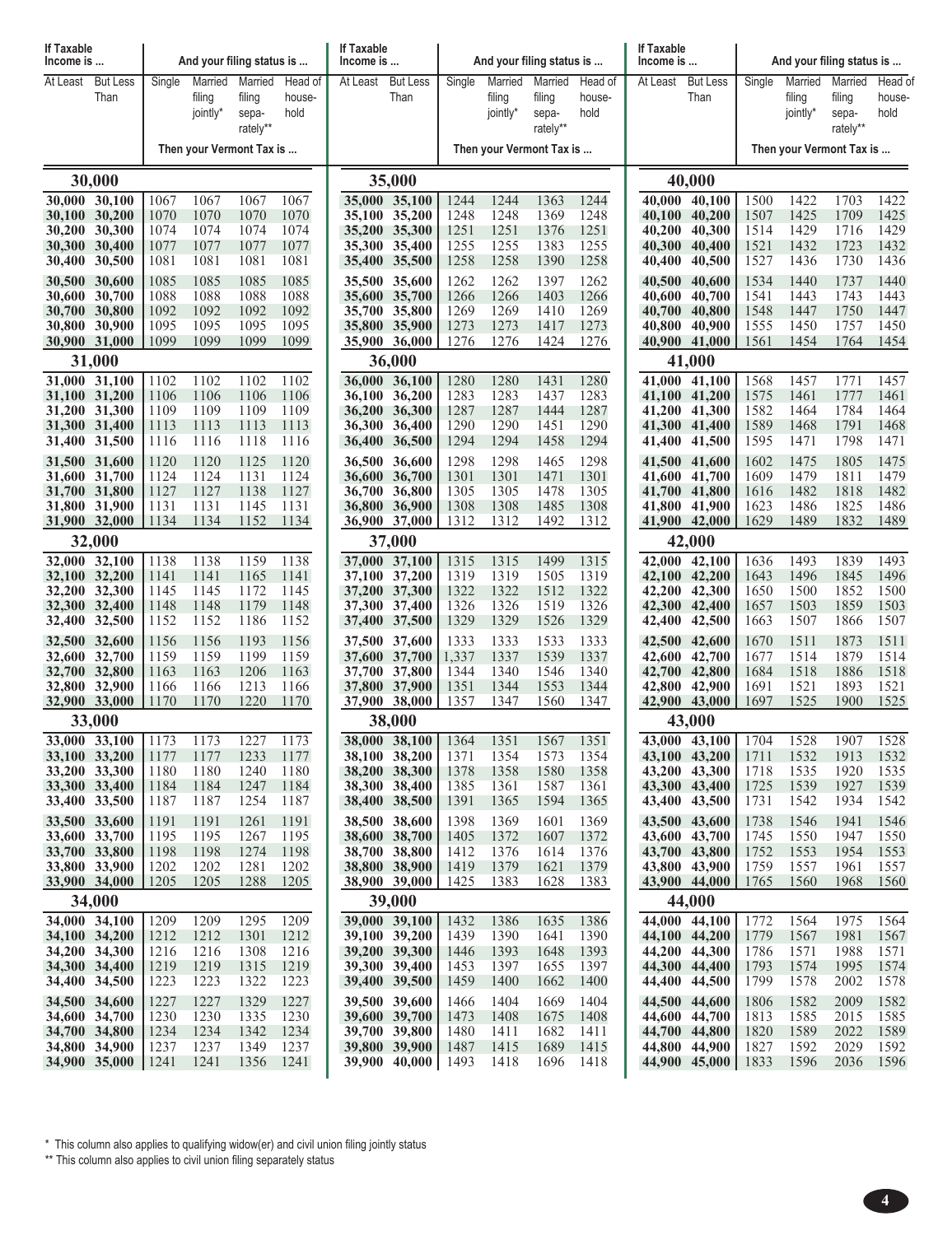| If Taxable<br>Income is        |                         |              |                   | And your filing status is |                   | If Taxable<br>Income is |                                |              | And your filing status is |                   |                   | If Taxable<br>Income is |                                | And your filing status is |                   |                          |                   |
|--------------------------------|-------------------------|--------------|-------------------|---------------------------|-------------------|-------------------------|--------------------------------|--------------|---------------------------|-------------------|-------------------|-------------------------|--------------------------------|---------------------------|-------------------|--------------------------|-------------------|
| At Least                       | <b>But Less</b><br>Than | Single       | Married<br>filing | Married<br>filing         | Head of<br>house- | At Least                | <b>But Less</b><br>Than        | Single       | Married<br>filing         | Married<br>filing | Head of<br>house- | At Least                | <b>But Less</b><br>Than        | Single                    | Married<br>filing | Married<br>filing        | Head of<br>house- |
|                                |                         |              | jointly*          | sepa-                     | hold              |                         |                                |              | jointly*                  | sepa-             | hold              |                         |                                |                           | jointly*          | sepa-                    | hold              |
|                                |                         |              |                   | rately**                  |                   |                         |                                |              |                           | rately**          |                   |                         |                                |                           |                   | rately**                 |                   |
|                                |                         |              |                   | Then your Vermont Tax is  |                   |                         |                                |              | Then your Vermont Tax is  |                   |                   |                         |                                |                           |                   | Then your Vermont Tax is |                   |
|                                | 45,000                  |              |                   |                           |                   |                         | 50,000                         |              |                           |                   |                   |                         | 55,000                         |                           |                   |                          |                   |
| 45,000 45,100                  | 45,100 45,200           | 1840<br>1847 | 1599<br>1603      | 2043<br>2049              | 1599<br>1603      |                         | 50,000 50,100<br>50,100 50,200 | 2180<br>2187 | 1777<br>1780              | 2383<br>2389      | 1777<br>1780      | 55,100                  | 55,000 55,100<br>55,200        | 2520<br>2527              | 1954<br>1958      | 2723<br>2729             | 2105<br>2112      |
| 45,200                         | 45,300                  | 1854         | 1606              | 2056                      | 1606              | 50,200                  | 50,300                         | 2194         | 1784                      | 2396              | 1784              | 55,200                  | 55,300                         | 2534                      | 1961              | 2736                     | 2119              |
| 45,300<br>45,400               | 45,400<br>45,500        | 1861<br>1867 | 1610<br>1613      | 2063<br>2070              | 1610<br>1613      |                         | 50,300 50,400<br>50,400 50,500 | 2201<br>2207 | 1787<br>1791              | 2403<br>2410      | 1787<br>1792      |                         | 55,300 55,400<br>55,400 55,500 | 2541<br>2547              | 1965<br>1968      | 2743<br>2750             | 2126<br>2132      |
| 45,500                         | 45,600                  | 1874         | 1617              | 2077                      | 1617              |                         | 50,500 50,600                  | 2214         | 1795                      | 2417              | 1799              | 55,500                  | 55,600                         | 2554                      | 1972              | 2757                     | 2139              |
| 45,600                         | 45,700                  | 1881         | 1621              | 2083                      | 1621              | 50,600                  | 50,700                         | 2221         | 1798                      | 2423              | 1806              |                         | 55,600 55,700                  | 2561                      | 1976              | 2763                     | 2146              |
| 45,800                         | 45,700 45,800<br>45,900 | 1888<br>1895 | 1624<br>1628      | 2090<br>2097              | 1624<br>1628      |                         | 50,700 50,800<br>50,800 50,900 | 2228<br>2235 | 1802<br>1805              | 2430<br>2437      | 1813<br>1820      | 55,800                  | 55,700 55,800<br>55,900        | 2568<br>2575              | 1979<br>1983      | 2770<br>2777             | 2153<br>2160      |
| 45,900 46,000                  |                         | 1901         | 1631              | 2104                      | 1631              |                         | 50,900 51,000                  | 2241         | 1809                      | 2444              | 1826              |                         | 55,900 56,000                  | 2581                      | 1986              | 2784                     | 2166              |
|                                | 46,000                  | 51,000       |                   |                           |                   |                         |                                |              |                           |                   | 56,000            |                         |                                |                           |                   |                          |                   |
| 46,000<br>46,100               | 46,100<br>46,200        | 1908<br>1915 | 1635<br>1638      | 2111<br>2117              | 1635<br>1638      |                         | 51,000 51,100<br>51,100 51,200 | 2248<br>2255 | 1812<br>1816              | 2451<br>2457      | 1833<br>1840      | 56.100                  | 56,000 56,100<br>56,200        | 2588<br>2595              | 1990<br>1993      | 2791<br>2797             | 2173<br>2180      |
| 46,200                         | 46,300                  | 1922         | 1642              | 2124                      | 1642              |                         | 51,200 51,300                  | 2262         | 1819                      | 2464              | 1847              | 56,200                  | 56,300                         | 2602                      | 1997              | 2804                     | 2187              |
| 46,300                         | 46,400                  | 1929         | 1645              | 2131                      | 1645              |                         | 51,300 51,400                  | 2269         | 1823                      | 2471              | 1854              | 56,300                  | 56,400                         | 2609                      | 2000              | 2811                     | 2194              |
| 46,400                         | 46,500                  | 1935         | 1649              | 2138                      | 1649              |                         | 51,400 51,500                  | 2275         | 1826                      | 2478              | 1860              | 56,400                  | 56,500                         | 2615                      | 2004              | 2818                     | 2200              |
| 46,500<br>46,600               | 46,600<br>46,700        | 1942<br>1949 | 1653<br>1656      | 2145<br>2151              | 1653<br>1656      |                         | 51,500 51,600<br>51,600 51,700 | 2282<br>2289 | 1830<br>1834              | 2485<br>2491      | 1867<br>1874      | 56,500<br>56,600        | 56,600<br>56,700               | 2622<br>2629              | 2008<br>2011      | 2825<br>2831             | 2207<br>2214      |
| 46,700                         | 46,800                  | 1956         | 1660              | 2158                      | 1660              |                         | 51,700 51,800                  | 2296         | 1837                      | 2498              | 1881              | 56,700                  | 56,800                         | 2636                      | 2015              | 2838                     | 2221              |
| 46,800<br>46,900 47,000        | 46,900                  | 1963<br>1969 | 1663<br>1667      | 2165<br>2172              | 1663<br>1667      |                         | 51,800 51,900<br>51,900 52,000 | 2303<br>2309 | 1841<br>1844              | 2505<br>2512      | 1888<br>1894      | 56,800                  | 56,900<br>56,900 57,000        | 2643<br>2649              | 2018<br>2022      | 2845<br>2852             | 2228<br>2234      |
|                                | 47,000                  |              |                   |                           |                   |                         | 52,000                         |              |                           |                   |                   |                         | 57,000                         |                           |                   |                          |                   |
| 47,000                         | 47,100                  | 1976         | 1670              | 2179                      | 1670              |                         | 52,000 52,100                  | 2316         | 1848                      | 2519              | 1901              |                         | 57,000 57,100                  | 2656                      | 2025              | 2859                     | 2241              |
| 47,100 47,200                  |                         | 1983         | 1674              | 2185                      | 1674              |                         | 52,100 52,200                  | 2323         | 1851                      | 2525              | 1908              |                         | 57,100 57,200                  | 2663                      | 2029              | 2865                     | 2248              |
| 47,200<br>47,300 47,400        | 47,300                  | 1990<br>1997 | 1677<br>1681      | 2192<br>2199              | 1677<br>1681      |                         | 52,200 52,300<br>52,300 52,400 | 2330<br>2337 | 1855<br>1858              | 2532<br>2539      | 1915<br>1922      | 57,200                  | 57,300<br>57,300 57,400        | 2670<br>2677              | 2032<br>2036      | 2872<br>2879             | 2255<br>2262      |
| 47,400 47,500                  |                         | 2003         | 1684              | 2206                      | 1684              |                         | 52,400 52,500                  | 2343         | 1862                      | 2546              | 1928              |                         | 57,400 57,500                  | 2683                      | 2039              | 2886                     | 2268              |
| 47,500 47,600                  |                         | 2010         | 1688              | 2213                      | 1688              |                         | 52,500 52,600                  | 2350         | 1866                      | 2553              | 1935              |                         | 57,500 57,600                  | 2690                      | 2043              | 2893                     | 2275              |
| 47,600<br>47,700               | 47,700<br>47,800        | 2017<br>2024 | 1692<br>1695      | 2219<br>2226              | 1692<br>1695      |                         | 52,600 52,700<br>52,700 52,800 | 2357<br>2364 | 1869<br>1873              | 2559<br>2566      | 1942<br>1949      |                         | 57,600 57,700<br>57,700 57,800 | 2697<br>2704              | 2047<br>2050      | 2899<br>2906             | 2282<br>2289      |
| 47,800 47,900                  |                         | 2031         | 1699              | 2233                      | 1699              |                         | 52,800 52,900                  | 2371         | 1876                      | 2573              | 1956              |                         | 57,800 57,900                  | 2711                      | 2054              | 2913                     | 2296              |
| 47,900 48,000                  |                         | 2037         | 1702              | 2240                      | 1702              |                         | 52,900 53,000                  | 2377         | 1880                      | 2580              | 1962              |                         | 57,900 58,000                  | 2717                      | 2057              | 2920                     | 2302              |
| 48,000                         | 48,000<br>48,100        | 2044         | 1706              | 2247                      | 1706              |                         | 53,000<br>53,000 53,100        | 2384         | 1883                      | 2587              | 1969              |                         | 58,000<br>58,000 58,100        | 2724                      | 2061              | 2927                     | 2309              |
| 48,100 48,200                  |                         | 2051         | 1709              | 2253                      | 1709              |                         | 53,100 53,200                  | 2391         | 1887                      | 2593              | 1976              |                         | 58,100 58,200                  | 2731                      | 2064              | 2933                     | 2316              |
| 48,200 48,300                  |                         | 2058         | 1713              | 2260                      | 1713              |                         | 53,200 53,300                  | 2398         | 1890                      | 2600              | 1983              |                         | 58,200 58,300                  | 2738                      | 2068              | 2940                     | 2323              |
| 48,300 48,400<br>48,400 48,500 |                         | 2065<br>2071 | 1716<br>1720      | 2267<br>2274              | 1716<br>1720      |                         | 53,300 53,400<br>53,400 53,500 | 2405<br>2411 | 1894<br>1897              | 2607<br>2614      | 1990<br>1996      |                         | 58,300 58,400<br>58,400 58,500 | 2745<br>2751              | 2071<br>2075      | 2947<br>2954             | 2330<br>2336      |
| 48,500 48,600                  |                         | 2078         | 1724              | 2281                      | 1724              |                         | 53,500 53,600                  | 2418         | 1901                      | 2621              | 2003              |                         | 58,500 58,600                  | 2758                      | 2079              | 2961                     | 2343              |
| 48,600 48,700                  |                         | 2085         | 1727              | 2287                      | 1727              |                         | 53,600 53,700                  | 2425         | 1905                      | 2627              | 2010              |                         | 58,600 58,700                  | 2765                      | 2082              | 2967                     | 2350              |
| 48,700 48,800<br>48,800 48,900 |                         | 2092<br>2099 | 1731<br>1734      | 2294<br>2301              | 1731<br>1734      |                         | 53,700 53,800<br>53,800 53,900 | 2432<br>2439 | 1908<br>1912              | 2634<br>2641      | 2017<br>2024      |                         | 58,700 58,800<br>58,800 58,900 | 2772<br>2779              | 2086<br>2089      | 2974<br>2981             | 2357<br>2364      |
| 48,900 49,000                  |                         | 2105         | 1738              | 2308                      | 1738              |                         | 53,900 54,000                  | 2445         | 1915                      | 2648              | 2030              |                         | 58,900 59,000                  | 2785                      | 2093              | 2988                     | 2370              |
|                                | 49,000                  |              |                   |                           |                   |                         | 54,000                         |              |                           |                   |                   |                         | 59,000                         |                           |                   |                          |                   |
| 49,100 49,200                  | 49,000 49,100           | 2112<br>2119 | 1741<br>1745      | 2315<br>2321              | 1741<br>1745      |                         | 54,000 54,100<br>54,100 54,200 | 2452<br>2459 | 1919<br>1922              | 2655<br>2661      | 2037<br>2044      |                         | 59,000 59,100<br>59,100 59,200 | 2792<br>2799              | 2096<br>2100      | 2995<br>3001             | 2377<br>2384      |
| 49,200 49,300                  |                         | 2126         | 1748              | 2328                      | 1748              |                         | 54,200 54,300                  | 2466         | 1926                      | 2668              | 2051              |                         | 59,200 59,300                  | 2806                      | 2103              | 3008                     | 2391              |
| 49,300 49,400                  |                         | 2133         | 1752              | 2335                      | 1752              |                         | 54,300 54,400                  | 2473         | 1929                      | 2675              | 2058              |                         | 59,300 59,400                  | 2813                      | 2107              | 3015                     | 2398              |
| 49,400 49,500<br>49,500 49,600 |                         | 2139         | 1755              | 2342                      | 1755              |                         | 54,400 54,500                  | 2479         | 1933                      | 2682              | 2064              |                         | 59,400 59,500                  | 2819                      | 2110              | 3022                     | 2404              |
| 49,600 49,700                  |                         | 2146<br>2153 | 1759<br>1763      | 2349<br>2355              | 1759<br>1763      |                         | 54,500 54,600<br>54,600 54,700 | 2486<br>2493 | 1937<br>1940              | 2689<br>2695      | 2071<br>2078      |                         | 59,500 59,600<br>59,600 59,700 | 2826<br>2833              | 2114<br>2118      | 3029<br>3035             | 2411<br>2418      |
| 49,700 49,800                  |                         | 2160         | 1766              | 2362                      | 1766              |                         | 54,700 54,800                  | 2500         | 1944                      | 2702              | 2085              |                         | 59,700 59,800                  | 2840                      | 2121              | 3042                     | 2425              |
| 49,800 49,900                  | 49,900 50,000           | 2167<br>2173 | 1770<br>1773      | 2369<br>2376              | 1770<br>1773      |                         | 54,800 54,900<br>54,900 55,000 | 2507<br>2513 | 1947<br>1951              | 2709<br>2716      | 2092<br>2098      |                         | 59,800 59,900<br>59,900 60,000 | 2847<br>2853              | 2125<br>2128      | 3049<br>3056             | 2432<br>2438      |
|                                |                         |              |                   |                           |                   |                         |                                |              |                           |                   |                   |                         |                                |                           |                   |                          |                   |